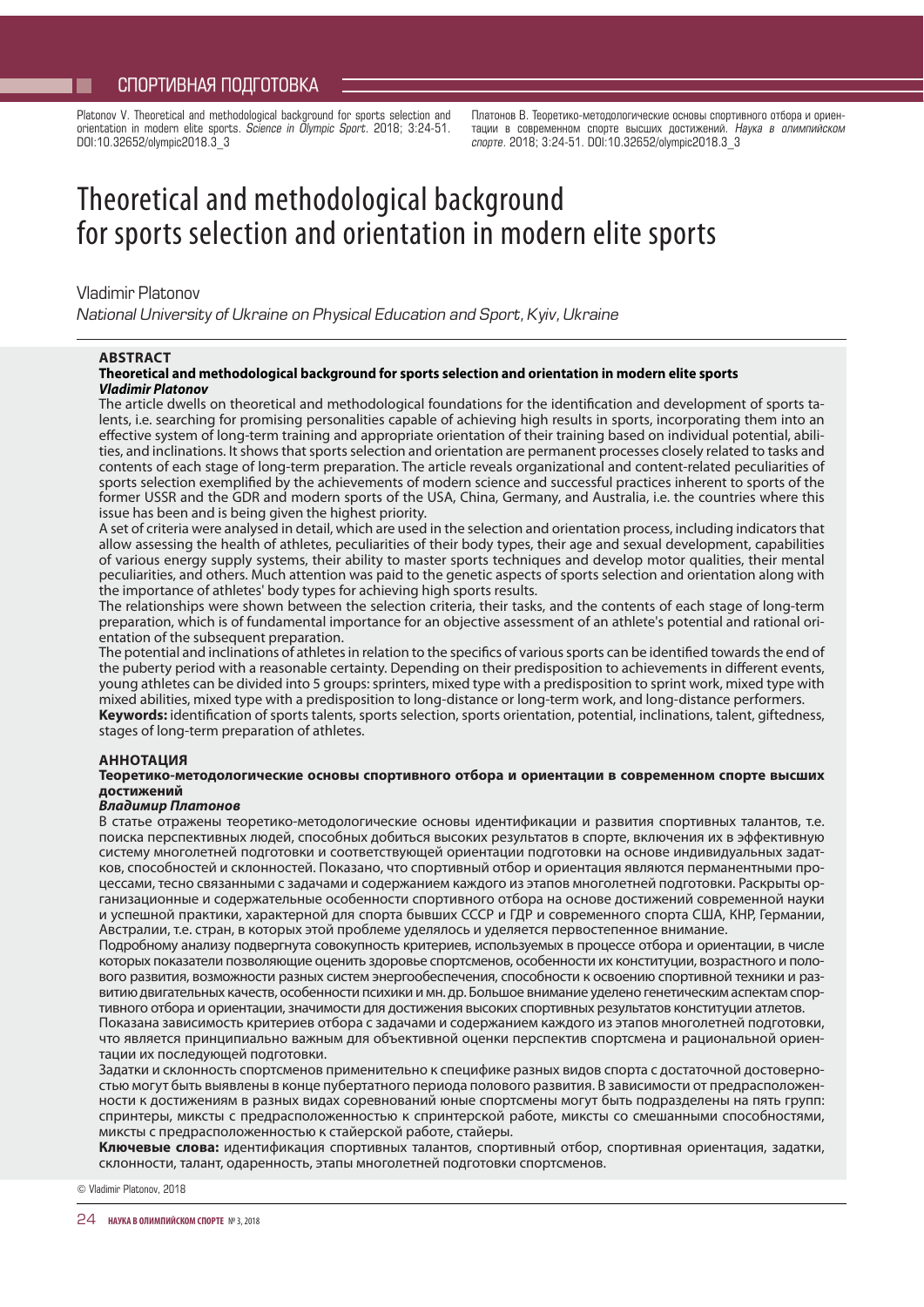## SPORTS SELECTION AND SPORTS ORIENTATION

The level of achievements in modern sports is so high that in order to surpass it, an athlete needs to possess a set of rare morphological and functional characteristics, a unique combination of physical and mental potential and abilities at a marginal level of development. Such combination is extremely rare. However, a natural predisposition to achievements in this or that sport will not guarantee success if selection and sports training at different stages of long-term perfection are standard, without selection criteria typical for each stage of long-term preparation and a permanent focus on development of potential inherent to a particular athlete, taking into account the peculiarities of his/her age and sexual development.

**Sports selection** is a process of searching for people capable of achieving high results in a specific sport and incorporating them into the system of preparation for the highest achievements.

Sports selection rests upon such concepts as "potential", "abilities", "inclinations", "aptitude", and "talent". Potential is a set of primary natural characteristics of a person, with which a person is born and which predetermine a person's development in many ways. Potential is a set of inborn anatomical and physiological features of the bodily structure, the motor apparatus, the sense organs, and neurodynamic properties of the brain, which evolve into abilities under the influence of external environment. Abilities cannot be innate. Only potential is inborn, the result of its development is abilities that cannot emerge beyond the corresponding objective activity [16]. The formation of abilities is largely determined by the inclinations that represent certain relationships between a person and activities, act as their motivational component. Without inclination, the process of developing an ability will not be effective, and, likewise, inclinations will not acquire a specific orientation without the existence of a rationally organized activity. Aptitude is a hereditary set of features for potential development of abilities, which influence the result in a particular activity. Aptitude does not guarantee success in activities but only a possibility of achieving it. Talent is a high level of abilities for a particular activity as a result of the development of aptitude. The combination of such abilities generates a product of such activities notable for a high level of perfection. The formation of talent is directly dependent on conditions of life and activities of an athlete.

**Sports orientation** is determining promising areas for achieving the highest sports mastery based on the study of potential, inclinations, and abilities of athletes, individual peculiarities of their skills formation. Orientation may concern the choice of a narrow sports specialization within a given sport (sprinter – long-distance runner, defender – attacking player, etc.); the definition of an individual structure of long-term training, the dynamics of workloads and the rate of achievement growth; the establishment of the leading factors of preparedness and competitive activities capable of producing a decisive impact on the level of sports results of a particular athlete; the identification of means, methods, and workloads that may adversely affect the development of inclinations, suppress the individuality of an athlete, etc.

Therefore, sports selection aims to solve the problem of finding promising people that may be trained into outstanding athletes, and sports orientation is to determine the strategy and tactics of such preparation in the system of education and training.

In Western countries, the study of the issue of sports selection and orientation is carried out in the mainstream of such concepts as the "identification of talent" and the "development of talent". At the same time, the identification is understood as the process of finding children promising (gifted) for sports, and the development is understood as the process of forming abilities that ensure the realization of natural potential and the achievement of the highest sports mastery [51].

## RELATIONSHIP BETWEEN SELECTION AND ORIENTATION AND STAGES OF LONG-TERM PREPARATION

Sports selection and orientation are not one-moment events at this or that stage of sports development but represent an almost uninterrupted process that covers the whole long-term preparation of an athlete. This is due to the inability to clearly identify abilities at a particular stage of age development or long-term preparation as well as a complex nature of the relationship between hereditary factors that manifest themselves as potential and acquired factors resulting from a specifically organized training. Even a very high potential to do a particular sport, which testifies to the natural aptitude of a child, serves only as a necessary background for the selection. True abilities may only be revealed in the process of education and upbringing and are the result of a complex dialectical unity – of the innate and acquired, the biological and social. This predetermines the organic relationship between selection and orientation and stages of long-term preparation, where each stage solves its specific tasks (Table 1).

Each stage of selection is distinguished by its own methods and criteria, the accuracy of assessments and the finality of conclusions. If during the primary selection genetically determined anthropometric, morphological and functional properties of those in the training process, characterized by small variability under the influence of training, play the lead role, then at the final  $-$  fifth  $-$  stage, these indicators are almost disregarded, and the main attention is focused at the level of sports achievements, the amount and nature of the previous work loads, mental peculiarities of athletes, their health, social status, and motivation to continue doing sports [8, 80].

During the primary and preliminary selection the assessments are mostly of a presumptive and recommendatory nature; at later stages, they become more precise and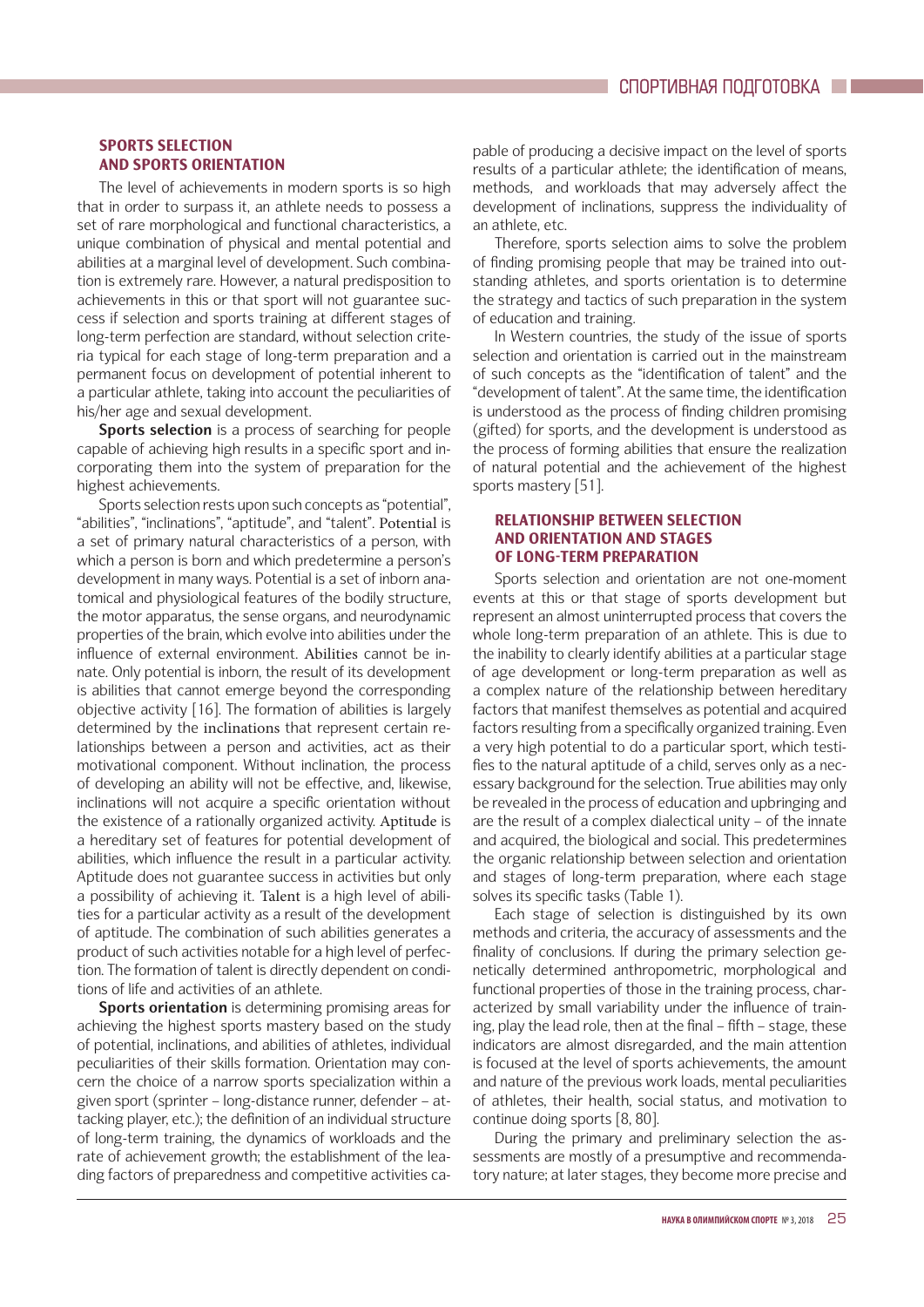|                             | <b>Sports selection</b>                                                                                                                                  |                                                                                                                                            |  |  |
|-----------------------------|----------------------------------------------------------------------------------------------------------------------------------------------------------|--------------------------------------------------------------------------------------------------------------------------------------------|--|--|
| <b>Task</b><br><b>Stage</b> |                                                                                                                                                          | <b>Stage of long-term preparation</b>                                                                                                      |  |  |
|                             |                                                                                                                                                          |                                                                                                                                            |  |  |
| Primary                     | To determine worthwhileness of practicing a specific sport                                                                                               | Initial (2-3 years)                                                                                                                        |  |  |
| Preliminary                 | To assess the available potential and abilities for effective<br>sports perfection                                                                       | Preliminary basic (2-3 years)                                                                                                              |  |  |
| Intermediate                | To assess the capabilities for achieving a high level of skill<br>in specific disciplines, enduring significant training and<br>competitive loads        | Specialized basic (2-3 years)                                                                                                              |  |  |
| Main                        | To assess the prospects for achieving high-class results at<br>the international level, the reserves for the increase of sports<br>achievements          | Preparation for the highest achievements (2-3 years)<br>Maximum realization of individual achievements<br>(from 1-2 to 7-8 years and more) |  |  |
| Final                       | To assess the ability for maintaining the achieved results<br>and their improvement. To determine the worthwhileness of<br>continuing the sports career. | Maintain a high level of skills. Gradual decline<br>of results (the duration of each stage is strictly<br>individual)                      |  |  |

#### TABLE 1 – **Relationship between selection of athletes and stages of their long-term preparation [9]**

specific. The basis for such assessments is the experience of working with an athlete accumulated by his/her trainer, doctor, and other specialists. This information together with the results of complex examinations form basis for more substantiated conclusions.

At each stage of the sports selection, not only the worthwhileness of an athlete's further preparation is determined, but a detailed assessment of his/her potential and abilities, strengths and weaknesses of his/her technical and tactical skills, functional preparedness, the level of development of his/her motor qualities, mental peculiarities is performed, the previous stage of his/her training – its orientation, size, and nature of workloads, their appropriateness to the individual characteristics of the athlete, etc. – is carried out. All these data create grounds for the orientation of an athlete's preparation at the next stage of his long-term perfection. In this way, the stages of sports selection are organically linked to sports orientation. We shall provide the general insight into the tasks and criteria of each stage of the long-term selection.

It is typical for effective systems of selection and longterm preparation of athletes to eliminate athletes who cannot reach the top level at each stage of selection. Such athletes are recommended either to choose specialization in other sports or to continue their sports activities at other levels of sport (mass, amateur, municipal, regional, etc.) (Figure 1). The exclusion from the system of elite sports of unpromising athletes is considered an important factor in optimization of the process of training promising athletes, enabling the form of homogeneous groups, creation of the material and organizational conditions, psychological atmosphere necessary for effective preparation.

As practice of the recent years has shown, such an approach not only allows to improve the quality of preparation of the most promising athletes, but also becomes one of the effective directions for finding promising athletes among those who have been actively engaged in this or that sport for many years, but have not achieved significant success. This approach encompasses athletes who possess 5-10 years of experience in sports and are usually 15-20 years old. Such approach is quite effectively exercised in Australia; in other countries, attention is only drawn to the prospects of development of such direction.

**Primary selection**. The task is to determine the worthwhileness of practicing a specific sport for a child. The main criteria are the age proper to engage into training; the absence of serious health abnormalities and liabilities to diseases that impede doing sports; the conformity of a body type with the requirements of the sport; the correspondence of the level of motor potential to the requirements of the sport.

**Preliminary selection**. The task is to assess the available potential and abilities of athletes for effective sports perfection. The main criteria are the absence of health abnormalities; the conformity of the body build, structure and potential of the muscular system, energy potential, analyser systems and motor abilities with the requirements of the sport; propensity of the main functional systems and mechanisms to adaptational changes under the influence of training.

**Intermediate selection**. The task is to assess the capabilities of athletes to achieve a high level of skill in specific disciplines and types of competitions. The main criteria are the conformity of the body build with the capability of gaining results at the international level; the stable motivation to deliver positive results; the absence of health abnormalities that may impede successful sports performance; the mental and functional readiness to endure severe workloads; the reserves for further adaptation of the functional systems and mechanisms, the increase of motor qualities, the improvement of the most important elements in techniques, various components of tactical and psychological preparedness.

**Main selection**. The task is to assess the prospects for an athlete to achieve high-class results at the international level. The main criteria are the degree of motivation to reach the top level skill and the absence of any health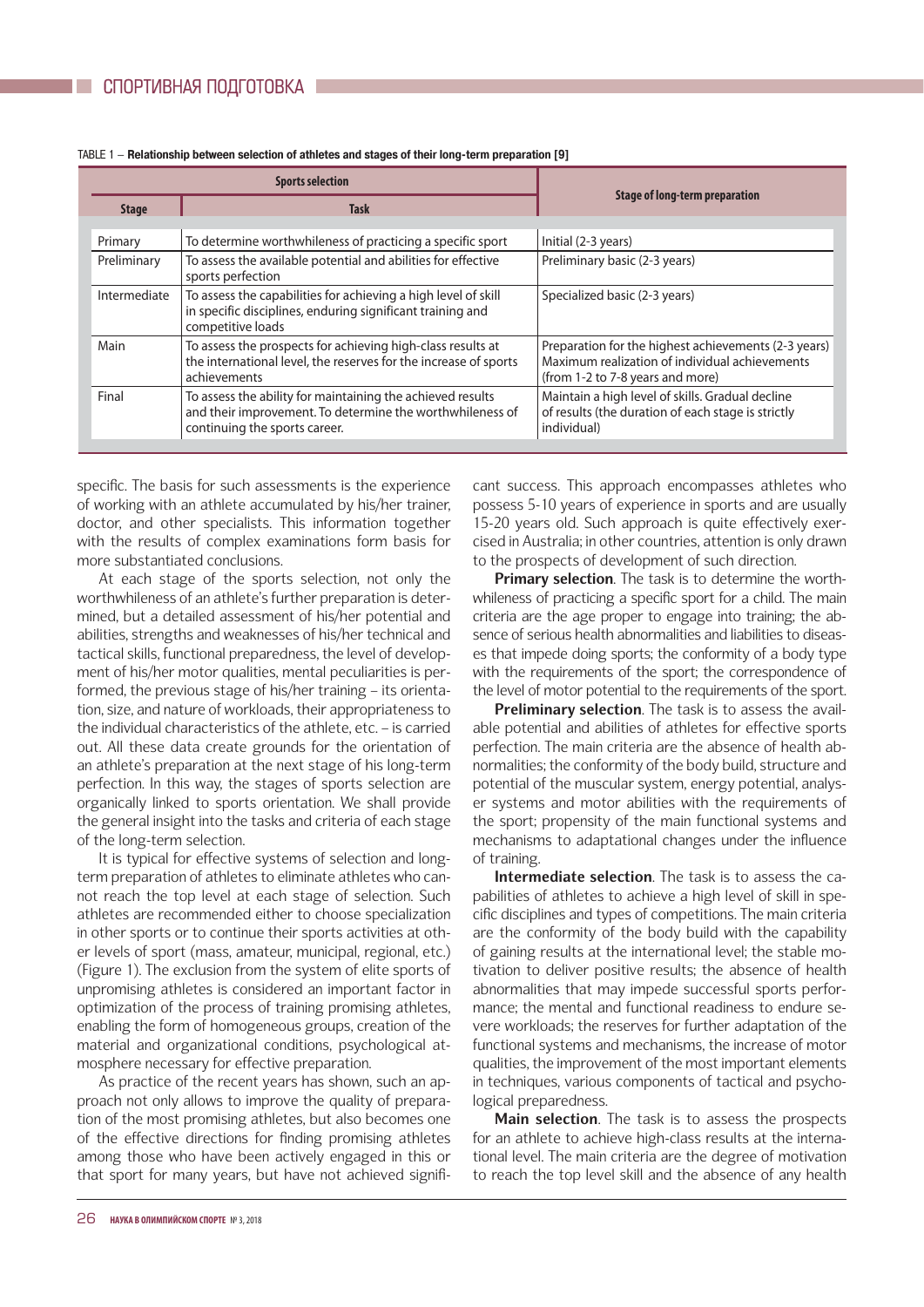

FIGURE 1 - The conceptual model of identification and development of talents in the Olympic sports: S - selection, NR - not retained, T - transition to the next stage, WTO - removal [27]

obstructions; the mental and functional preparedness to endure training and competitive loads, including those in complicated conditions – an unusual or unfavourable climate, a change of time zones, in conditions of heat, middle altitudes, psychological tension of important competitions, etc.; the ability to realize the attained level of preparedness in conditions of the intense competition during major events in full and to set personal records in such competitions; the ability to perceive a competitive situation adequately, to vary the components of technical, tactical, and other forms of preparedness.

**Final selection**. The task is to assess the worthwhileness for an athlete to continue doing sports and forecast his/her ability to maintain a high level of skills. The main criteria are the presence of motivation and the absence of health conditions impeding the preservation of skills; the age of an athlete and its compliance with the age limits optimal for the achievement of the highest results in the types of competitions chosen as specialization as well as the time period when skills are maintained at a high level; the presence of body reserve capacities necessary to maintain the level of preparation; the social and financial status facilitating the advancement of the sports career.

## ORGANIZATIONAL AND CONCEPTUAL FEATURES OF SPORTS SELECTION

The continuing growth of achievements in modern sports is closely related to the increased requirements to the anthropometric, morphological, functional, and mental

characteristics of athletes, which reduces the number of children capable of achieving high results in different sports and increases the importance of sports selection. The above may be illustrated by simple examples. For instance, the fundamental studies conducted by N. Zh. Bulgakova some time ago [3, 4] with the participation of a large number of highly qualified swimmers showed that an average height of male swimmers specializing in 100 m freestyle was 180 cm, 400 m – 177.5 cm, and 1500 m – 174 cm. The height of swimmers specializing in breaststroke swimming averaged 175 cm, backstroke swimming – 183 cm, butterfly stroke swimming  $-176$  cm. That is, the highest results were achieved by swimmers mainly of a medium height, and in some types of events – of a height somewhat above average. The body mass indexes were average as well. The swimmers who specialized in 100 m freestyle weighted 75 kg, 400 m – 67 kg, 1500 m – 65 kg; breaststroke – 76,5 kg; backstroke – 69 kg; butterfly stroke – 73 kg.

Nowadays, the highest results are delivered by swimmers with quite different parameters. Most swimmers (more than 90%) who have achieved high results in swimming at distances of 100 and 200 m are notable for their tall height (190-200 cm) and large body mass of 80- 100 kg. For example, the height of Gary Hall Jr. is 198 cm, his weight is 94 kg; Alexander Popov has 200 cm and 89 kg; Alain Bernard – 196 cm and 84 kg; Milorad Čavić – 198 cm and 98 kg; Aaron Peirsol – 185 cm and 90 kg; Brenton Rickard – 194 cm and 92 kg; Matt Grevers – 203 cm and 104 kg;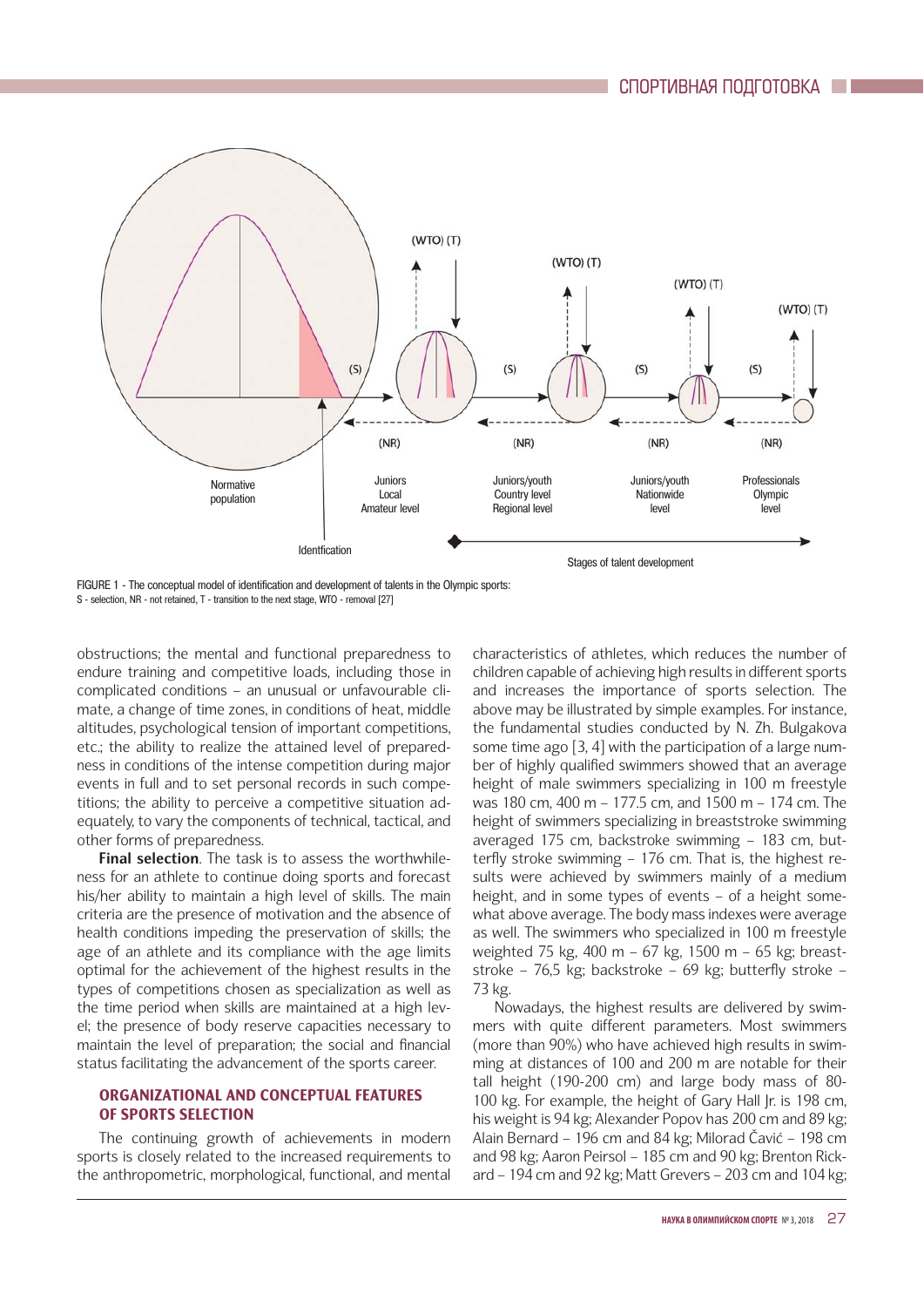Michael Phelps – 193 cm and 88 kg; Tom Dolan – 201 cm and 90 kg; Ian Crocker – 196 cm and 88 kg; Matt Targett – 198 cm and 98 kg; Ryan Lochte – 188 cm and 87 kg; César Cielo Filho – 196 cm and 80 kg.

Even more surprising were the changes that affected swimmers specializing in freestyle swimming at distances of 400 and 1500 m. According to conventional beliefs, these swimmers possess significantly lower height and lower body weight and slimmer physique in comparison to sprinters. For example, the height and weight of double Olympic champions in freestyle swimming at distances of 400 and 1500 m Michael Barton (1968) and Brian Goodell (1976) were 171 cm / 65 kg and 173 cm / 67 kg respectively. The characteristics of the current strongest swimmers are totally different: Kieren Perkins – 192 cm and 90 kg; Grant Hackett – 197 cm and 96 kg; Ian Thorpe – 196 cm and 104 kg; Paul Biedermann – 193 cm and 93 kg; Ryan Cochrane – 192 cm and 80 kg; Sun Yang – 198 cm and 81 kg. In contrast to the above, the height and weight indexes – 183 cm and 74 kg – of the 2011 world champion in the 400 m freestyle, Korean swimmer Park Tae-Hwan are perceived as an exception.

Similar changes occurred in many other sports. In the 1960s and 1970s, most outstanding athletes specializing in rowing were 180-190 cm tall and weighed 80-90 kg. There are very few modern outstanding rowers with such body indexes. The majority are 190-205 cm tall and 90-110 kg in body weight: Olaf Tufte – 201 cm and 99 kg, Tõnu Endrekson – 198 cm and 106 kg, Malcolm Howard – 198 cm and 106 kg, Andrew Byrnes – 201 cm and 93 kg, Alexey Svirin – 203 cm and 103 kg.

Significant changes occurred in women's gymnastics. However, the tendency here is the opposite: the height and weight of the most successful female athletes is much lower than that of their predecessors – top world performers of the 1960s and 1970s. The overwhelming majority of female athletes who were successful at the Olympic Games and World Championships in recent years (2000-2012) are distinguished by the low stature (140-150 cm) and small body weight (35-45 kg). Their outstanding predecessors (Larysa Latynina, Polina Astakhova, Věra Čáslavská, Natalia Kuchinskaya, Ludmilla Tourishheva, etc.) had a much larger body mass and height – 150-165 cm and 50-60 kg.

Naturally, the body indexes of modern athletes went far beyond the average. According to recent studies, the average height for men is 175 cm, for women – 170 cm. It is clear children who will have the height typical of modern swimmers, rowers, sprinters, or top gymnasts in the future are significantly less likely to be selected than it was 40-50 years ago. For such medal-rich sports as swimming, rowing, a significant part of track and field disciplines, etc., the situation is even more complicated by the fact that tall athletes are in high demand in many game sports, in particular, in handball, volleyball, and not to mention, basketball.

However, body height and weight are only the simplest and most obvious indicators that determine the predisposition of children to sports. There are many other indicators that reflect peculiarities of the body structure and capabilities of the most important functional systems that are significant in sports selection. For instance, the outstanding American swimmer Michael Phelps, with a height of 193 cm and a body weight of 88 kg, has an untypical body build: big feet (shoe size - 47), a long and streamlined trunk and relatively short legs, a low centre of gravity, long arms and hands – his arm span is 6 cm longer than his body length. This type of body build ensures significant advantages in swimming, academic rowing, creating prerequisites for the formation of effective techniques with a greater amplitude of working movements. On the contrary, long legs, a relatively short trunk, and a high centre of gravity are typical for runners at different distances, providing a rational body position and a greater length of steps.

All this significantly reduces the chances of identifying promising children and requires an extension of the search cohort. As aptly noted by Forbes Carlile [26], the only way out of this situation is mass training in the basics of sports at primary schools as the most important prerequisite for selecting children for the primary stage of long-term perfection.

Equally important for the modern selection system is the problem of exclusion of young athletes who do not possess real potential for achieving high results from elite sports. The optimal statistics in this question differs fundamentally from the one that was actual 40-50 years ago (Figure 2).

Starting from the third stage of long-term preparation, teenagers who have no obvious prospects of delivering international results should be eliminated from the system of elite sports. This may be justified by two reasons. The first one is that preparation at this stage already requires 1-2 daily training sessions with a total duration of 3-4 hours. And the organization of such work with a large number of trainees, associated with non-productive material expenses, excessive use of sports facilities, complicates the work with truly talented young athletes. The second one is the considerable amount of effort and time invested by young athletes with limited prospects inevitably prevents them from receiving proper education and self-fulfilment in other spheres of activity, to which they are more likely to be inclined. Such teenagers should not be excluded from sports. They can be recommended to test their abilities in other sports activities or to continue their training in mass school sports.

An important point of the multi-stage selection system in the process of long-term preparation is the focus of the entire system on the inclusion of prospective athletes into national teams to participate in the largest competitions – the Olympic Games and World Championships. Currently, this point is well realized by the U.S. specialists who have formed, for example, a fairly comprehensive order of stage-by-stage selection of promising athletes in swimming through the system of zonal qualifying camps and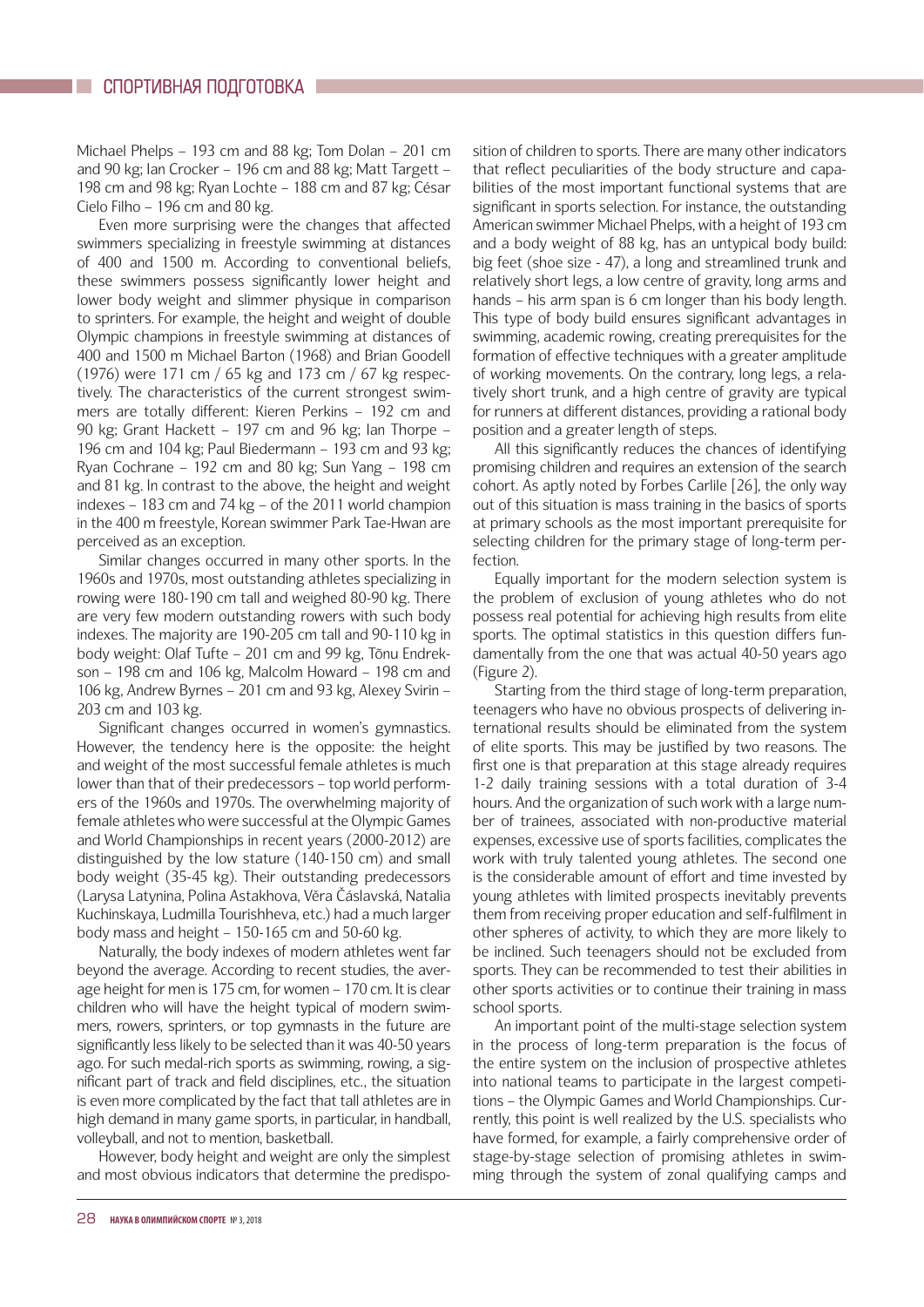

FIGURE 2 – The traditional and modern approaches to the formation of a sports reserve and stage-by-stage selection of athletes in the system of long-term preparation

competitions of various levels. To illustrate this, Figure 3 depicts the scheme of a multi-stage selection system of swimmers for the Olympic team.

Equally effective in the U.S.A. are the selection activities in a number of other sports. For example, back in the early 1990s, a program of identifying and developing sports talents (TOPs) in women's artistic gymnastics at various stages of long-term perfection was formed (Figure 4).

The goal of the program was the identification of young talented gymnasts by testing their anthropometric indexes, physical qualities and professional abilities and the development of methods to improve their skills with a focus on participation in the Olympic Games. It is notable that this program, launched in 1992, was largely based on the

Association)

experience of training gymnasts in the countries of the already dissolved bloc of Eastern European countries (the USSR, Romania, Bulgaria) and was viewed as the one capable of competition with the training systems of gymnasts in those countries [71].

In the process of program implementation, the results of physiological studies were discarded as such containing questionable and contradictory information. The same happened with nonspecific tests aimed at the assessment of physical fitness levels - push-ups, pull-ups, long jump, medicine ball throws, one-leg balances, etc. [49]. The main part of the testing program consisted of 9 special tests designed on the material of motor actions typical of artistic gymnastics [71].

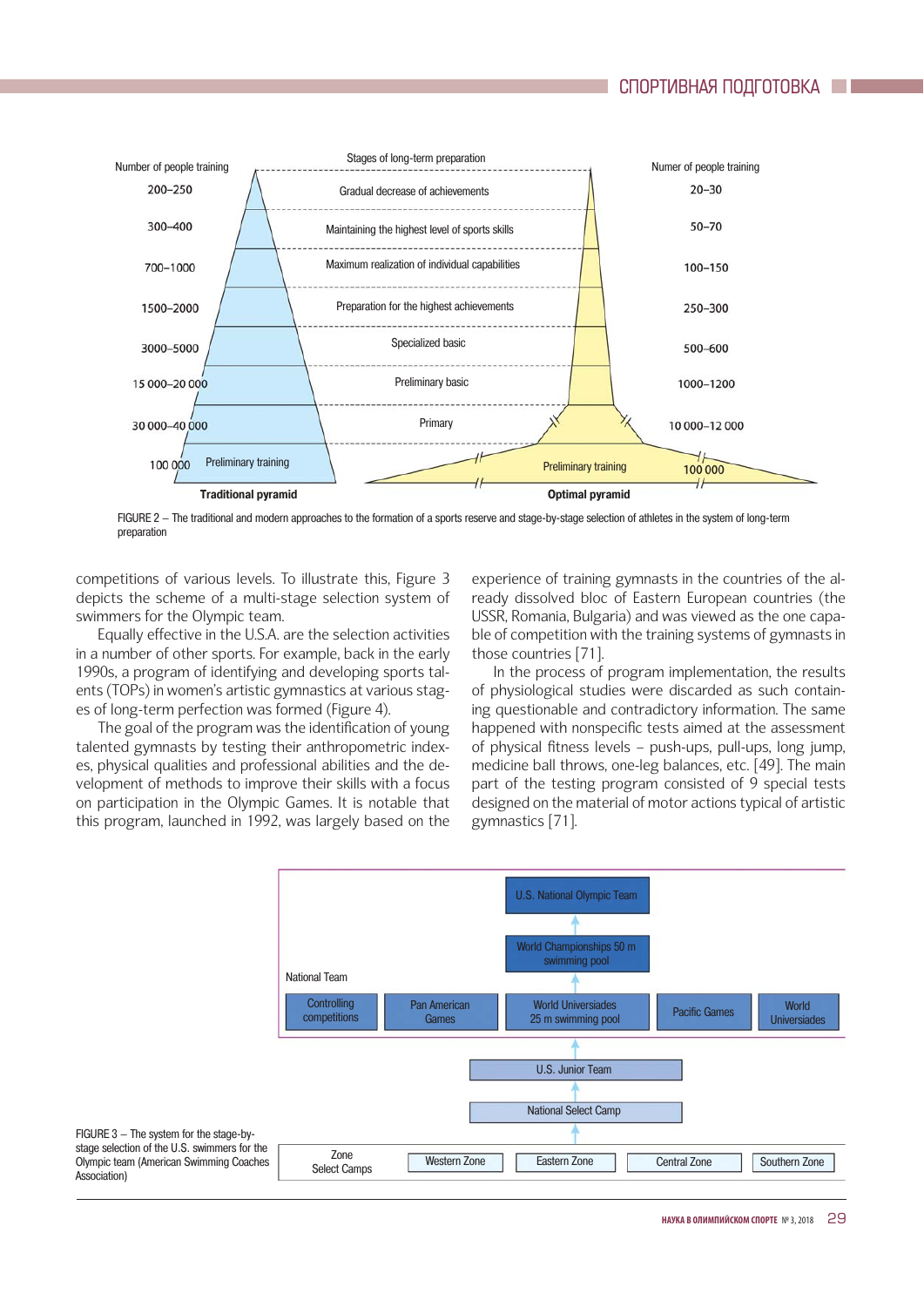

FIGURE 4 - The structure of multistage testing in the program of talent identification and development in women's artistic gymnastics in the USA [70]

In 20 years of the program existence, 25 thousand gymnasts underwent testing, of which 1338 persons were recognized as capable of achieving high sports results. The training system for those gymnasts was based on the following principal guidelines:

• versatile multi-stage testing based on the material of the main anthropometric indexes and special motor actions;

• optimization of the system of long-term preparation based on the patterns of age development and peculiarities of the sports mastery development;

• rational periodization of annual preparation, ensuring an optimal combination of the training process and competitive activities, preventing from an excessively rich sports calendar;

• prioritized attention to the prevention of sports injuries in all directions: optimization of work and rest balance, selection of training means and methods of their use, improvement of special sports surfacing, apparatuses and machines, landing pits, trampolines, etc. [70].

Much attention is drawn to the further fate of athletes who have completed training for several years, but who have no prospects for success in this sport due to lack of necessary abilities. It is shown that girls who are in this position are extremely strong, flexible, highly coordinated, accurate, collected, motivated and can achieve high results in ski acrobatics, pole vaulting, weightlifting, wrestling, synchronized swimming and some other sports. Naturally, it is recommended that such athletes go to classes with the kind they are more predisposed to achieve.

Such an approach is not new, it was amply used back in the former GDR, a country with a population of 16 million, where the human resource problem was acute. However, at present this approach is exercised in a country, where the population is 20 times larger.

The implementation of this program made the U.S. gymnasts the leaders of the world gymnastics. It is enough to note that at the Games of the 2008 Olympiad, the gymnasts of the USA won two gold, five silver, and one bronze medal, having outperformed the gymnasts of the PRC (6 medals, including 2 gold medals). At the 2012 Games of the Olympiad in London, six medals (of which 3 gold medals) were gained by the American gymnasts. Both in Beijing and in London, the gymnasts of the USA gained the most prestigious gold medals in the all-round competition (Anastasia Liukin, Gabrielle Douglas). At the 2016 Games of the Olympiad in Rio de Janeiro, the superiority of the American female gymnasts was overwhelming – four out of six gold medals and the same number of silver medals. For comparison, we should mention that before the implementation of this program, the American gymnasts were content with only one bronze medal at the 1988 Games of the Olympiad.

By the way, American specialists revealed an interesting connection between the place of residence of children and the effectiveness of their selection and training. They showed that the largest number of top-class athletes, entering professional clubs in the most popular sports – baseball, American football, basketball, golf, and hockey –originated from small towns with a population of 50 to 100 thousand. Only 1% of the American population inhabits such cities, but it is these cities that raise 17% outstanding athletes. Ten per cent of the population lives in large cities – more than 5 million people. However, they supply not more than 1-2% of athletes to the strongest clubs. The borderline is the cities with a population of more than 500 thousand people. As the population grows, the negative ratio between the size of the cities and the effectiveness of preparation of the sports reserve increases. On the contrary, the decrease in the population leads to an increase in the effectiveness of training promising athletes – up to the range of 50-100 thousand people. The reasons for this situation are not given, but they are clear without any serious analysis. As for very small cities, their outcome with regard to the preparation of top-class athletes is also low, which is explained by the insufficient facilities and resources, the inability to establish a system of children's competitions, the lack of qualified coaches, etc. [29].

A strict system of selection of promising athletes is being implemented in the PRC in its organic relationship to the process of their long-term training. Activities of the Chinese methodology professionals are practically the same as those carried out in the 1960s-1980s in the USSR and are realized on the basis of the USSR experience. What is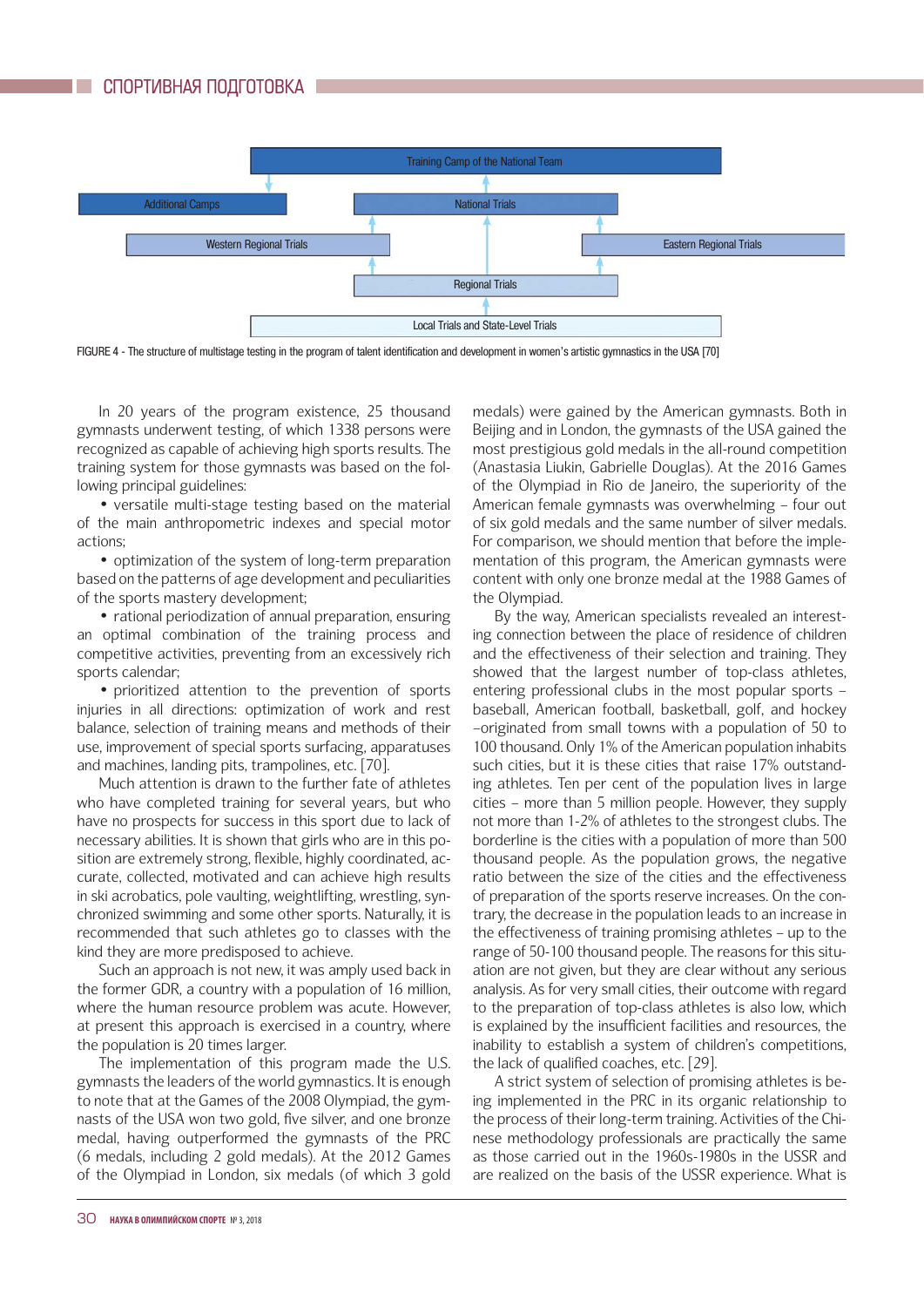

FIGURE 5 - Five levels of the Olympic training system in China and the number of athletes at each level illustrated with the data of the pre-Olympic year of 2007 [45]

different about it is that due to the rigid administrative system of management, the size of China, the interest of local administrative bodies, huge financial capacities, the whole system of selection and long-term preparation has acquired not only huge dimensions but also a strict structure and manageability at each of the five levels (Figure 5).

At the first level are the children aged 6-10 years old involved in learning the basics of a certain sport and part of the initial selection system. Children who have been identified as having certain potential for development in a particular sport are enrolled in children's sports schools and find themselves on the second level of the pyramid.

The second level presupposes a quite intensive preparation of children for several years (up to 12-14 years of age depending on a sport). Training sessions are run 4-5 times a week for 3 hours. Alongside with the preparation at children's sports schools, the tasks of selecting the most talented children for preparation at the third level are also being solved.

The third (semi-professional) level presupposes the training of adolescents, girls and boys between the ages of 12-14 and 15-17. At this level, there is a relatively small number of children trained in children's sports schools, about 12% Training is carried out in provincial and urban specialized schools, in which the entire regime is subordinated to the task of full-fledged sports development. Training sessions are held twice a day for 4-5 hours 5-6 times a week. Special meals are organized in schools, there is a corresponding material base, medical support, qualified trainers.

After 3-4 years of preparation at the third level, the most talented athletes (about one third of them) are upgraded to the fourth (professional) level. They receive the status of national athletes and are included into the system of preparation for the highest achievements. At this level, training loads are constantly growing, athletes participate in major competitions, including international ones. Preparation implies 4-6 hours of daily training sessions 5-6 times a week at schools of the highest sportsmanship (professional training centres).

The highest (fifth) level of the pyramid is the Olympic athletes, among them one in five is an athlete of the national level. In particular, 3222 athletes were preparing for the 2008 Games of the XXIX Olympiad in Beijing – almost 2.5 times as more than the number (1316) of athletes preparing for the 2004 Games of the XXVIII Olympiad. This led to an increase in the team composition. If in previous years China had two national teams – the main and reserve teams, then during preparation for the 2008 Games in Beijing, China had three (the main, youth, and reserve national teams). The number of athletes in the main national team also increased. This was done to maximize the internal competition in each sport for the right to enter the Olympic team.

A huge number of children trained at children's sports and specialized schools in China's provinces make up the core of the system of all-China support for elite sports. The main stimulus for young athletes of the second and third levels is the opportunity to become part of national and, later on, Olympic athletes. However, only about 5% of trainees of children's sports schools reach the fourth and fifth levels of the pyramid. In the opinion of the Chinese experts themselves, this system is based on the harshest "natural selection" that blows up dreams of 95% of students of more than 3,000 children's sports schools operating in China [30].

A well-thought model of the stage-by-stage selection of athletes and the organization of their long-term preparation was created in Germany. The work is carried out at the federal level to identify talented children and set up their training during the first 5-6 years. After this, selected promising athletes are included into the harmonious multilevel system of long-term perfection (Figures 6, 7).

The overall organizational and managerial model of selection develops in different sports. For example, a multistage selection system and long-term preparation of handball players was developed in handball – a sport exceptionally popular in Germany (Figure 8).

A rather effective search system for prospective athletes was created in Australia (Figure 9). Testing takes place at three levels:

• in the system of school sports – basic anthropometric indexes are assessed;

• in the system of reserve sports – an in-depth study of the energy supply systems with the use of step ergometric tests complements the assessment of basic motor abilities and anthropometric data;

• in the system of elite sports – an aptitude to achievements in a specific sport is discovered on the basis of an in-depth study of motor abilities and capabilities for their energy supply.

At the first level, testing is carried out by school teachers, who may have various attitudes to such activities.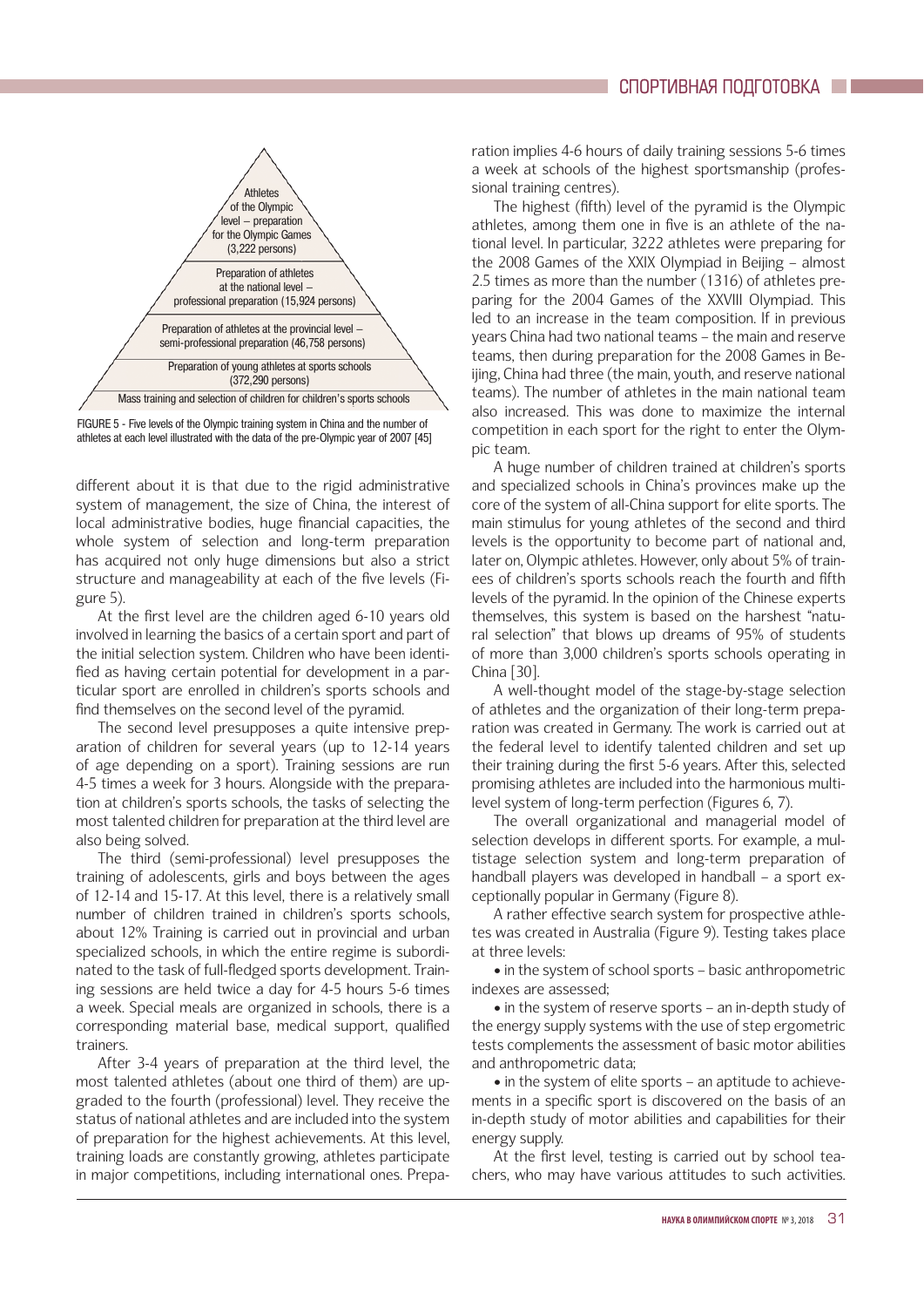

Due to this, and also because of the inconsistency and ambiguity of test results obtained in childhood, this stage of selection provides only the most general perceptions on children's potential, the main attention is paid to the results obtained at the second and third levels, when it is already possible to determine clearly the most relevant specialization for an athlete, provide recommendations for the training process, taking into account his/her talents and abilities. It is namely testing at the second and third levels with the participation of athletes aged 14-16 and older that seriously impacts both the effectiveness of the athletes' selection, their orientation towards specialization in certain types of competitions, the content of subsequent preparation, which prevents from excessive training and aims at

demonstrating the highest results in the optimal age zone [41].

A similar approach to the selection of promising athletes and orientation of their training is practiced in Great Britain [79].

The analysis of the peculiarities of the identification systems of promising children clearly reveals a tendency to focus exclusively on criteria based on various anthropometric, morphological, and physiological indexes. This is largely due to the unilateral development of sports science with prevailing biological research that demonstrates the connection of many indexes with achievements in different sports as well as to the impossibility or complexity of using other criteria related to the mental sphere, social conditions, etc. when

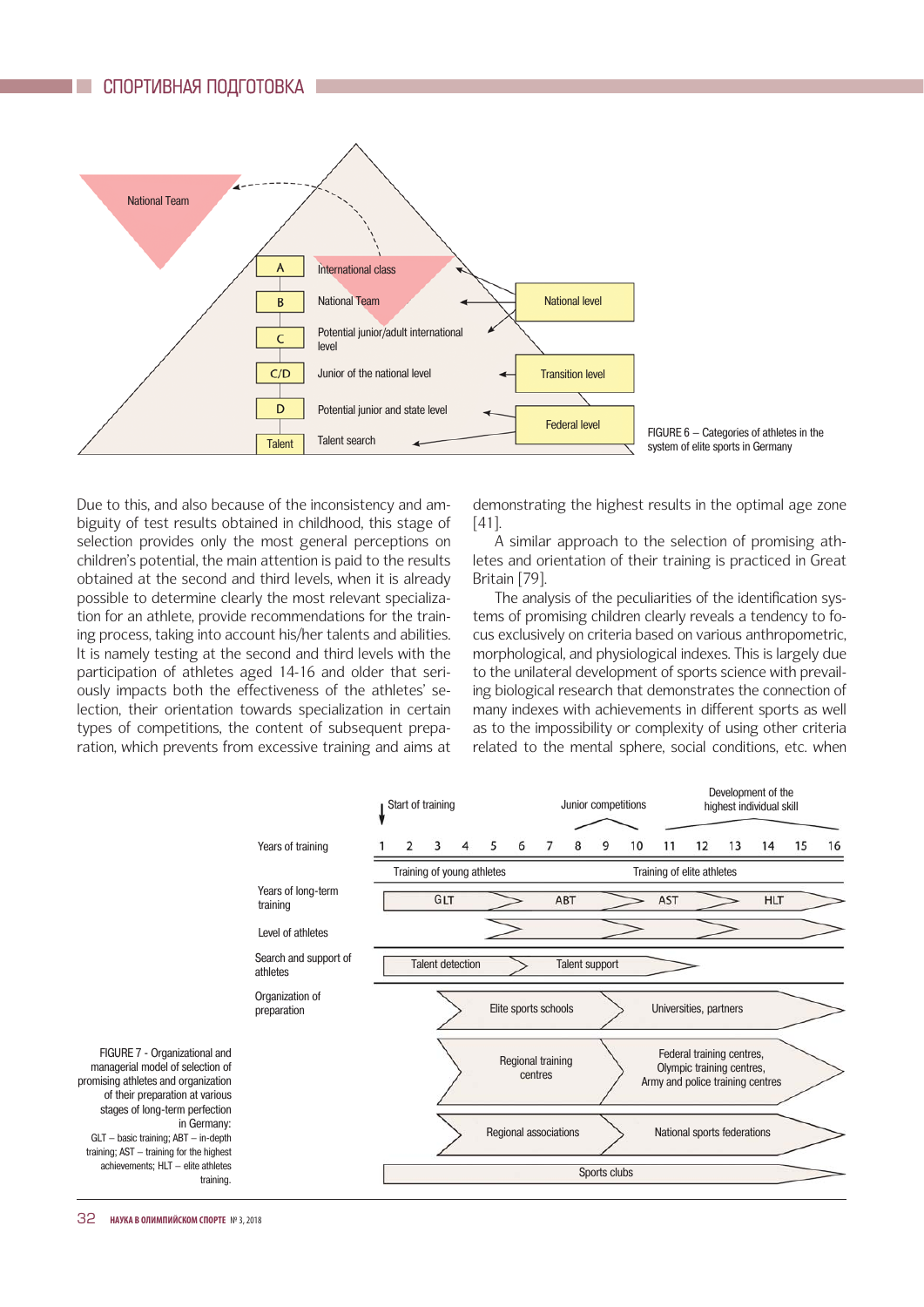| Age, years |                              | Level                                                                                                                                             |                                                                                                       |                                     |
|------------|------------------------------|---------------------------------------------------------------------------------------------------------------------------------------------------|-------------------------------------------------------------------------------------------------------|-------------------------------------|
| $19 - 23$  | First and Second Leagues     |                                                                                                                                                   | <b>National Team</b>                                                                                  |                                     |
| $17 - 18$  | individual development       |                                                                                                                                                   | Support within<br>Support withing camps<br>Junior<br><b>National Team</b><br>Youth<br><b>National</b> | Preparation<br>of elite athletes    |
| $15 - 16$  | Academies<br>of club leagues |                                                                                                                                                   | Team<br>Support<br>of talented athletes                                                               |                                     |
|            |                              | Candidates for the<br>German championships                                                                                                        |                                                                                                       |                                     |
| $13 - 14$  |                              | <b>Talent support</b><br><b>Candidates for the National Team</b><br>Candidates for the<br><b>Regional Team</b><br>Local and regional associations |                                                                                                       | Preparation<br>of talented athletes |
| $6 - 12$   | <b>Clubs</b>                 |                                                                                                                                                   | <b>Schools</b>                                                                                        | <b>Basic training</b>               |

FIGURE 8 – The multistage selection system of promising athletes and their development in the German handball [72]

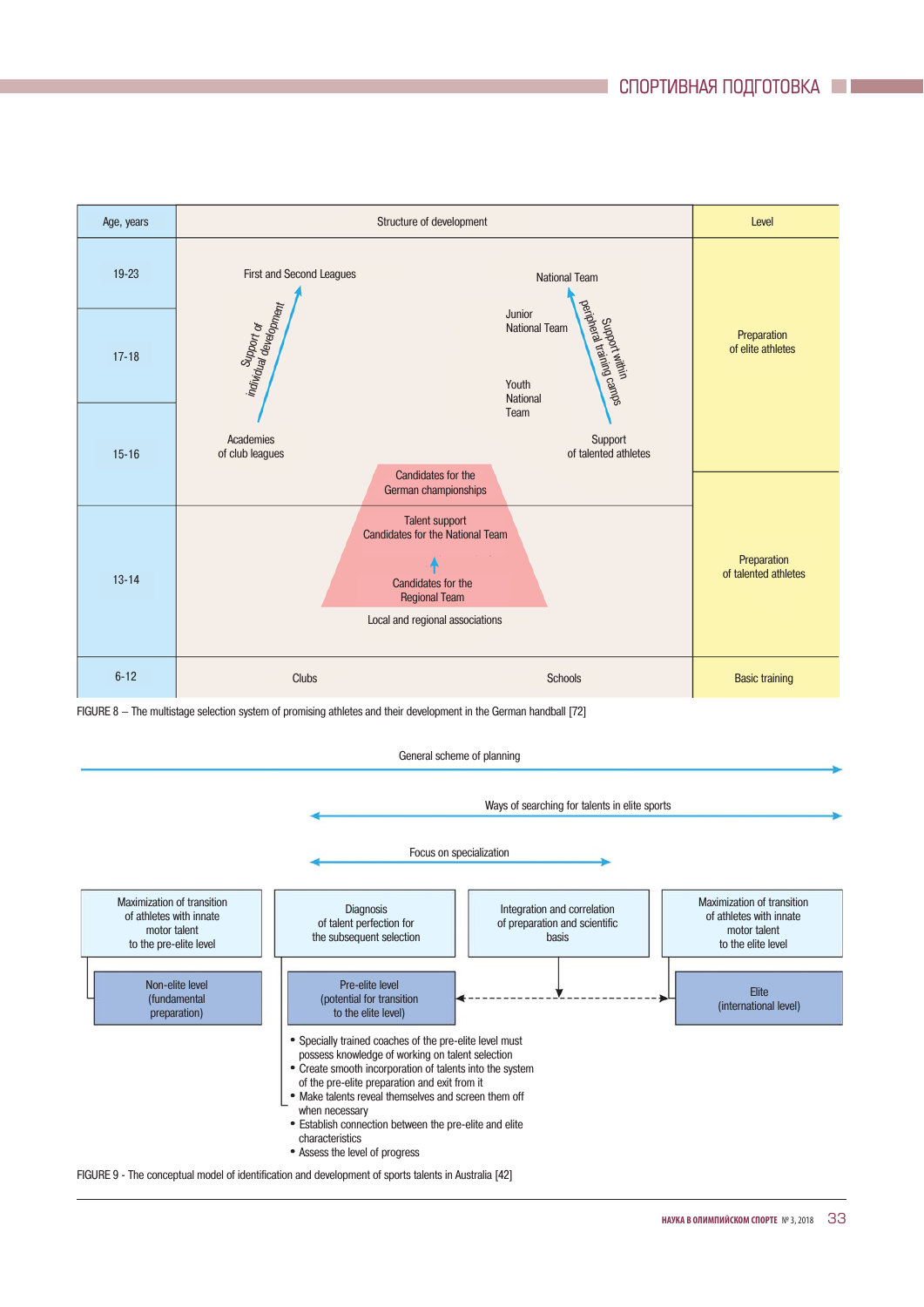working with children. Equally important is attempts of the earliest possible identification of children inclined to achievements in sports.

Specialists rightly note that such an approach is unilateral since it does not pay due regard to many external factors inherent to modern sports that impact the dynamics of sports mastery growth and final achievements of athletes [31, 63]. The range of these factors is constantly growing and their rational use may compensate for certain genetic restraints [8]. Among them are the place of sports in the social life of the society, the attitude to its development and achievements at the state level, the organizational and managerial model of sports development in a country or region, the physical education system at schools, material and technical conditions, traditions, qualification of the coaching staff, the level of scientific and medical support. As the global practice shows, the aggregate impact of these factors allows many athletes who do not seem to have the necessary natural potential to achieve high results. At the same time, no natural potential will be realized without the presence of an appropriate environment. By the way, hence many promising athletes from different countries are striving to train in training centres, where the facilities are set up according to international standards, and coaches are known for their professionalism and results work [1].

## CRITERIA USED IN THE SELECTION AND ORIENTATION PROCESSES

In the process of selection and orientation of athletes within the system of their long-term perfection, it is necessary to orientate at a wide range of indicators that allow to assess:

• the state of health and the level of physical development;

• peculiarities of the body build;

• features of biological maturity;

• properties of the nervous system;

• functional capabilities of the principal systems of an athlete's body and potential for their improvement;

• the level of motor qualities development and potential for their perfection;

• the ability to master sports techniques and tactics, reorganize one's motor skills and technical-tactical schemes;

• the ability to endure training and competitive loads, intensive progress of recovery processes;

• psychophysiological capabilities for muscular-motor and spatiotemporal differentiation;

• motivation, diligence, persistence, determination, and readiness to mobilize;

• the ability to implement different aspects of sportsmanship in extreme conditions typical of significant competitions;

• peculiarities of the previous preparation (the duration and amount of training and competitive activities, reserves for increasing workloads);

• remaining reserves for the improvement of various aspects of preparedness and components of the competitive activities;

• support of parents, families, and their possibilities to create conditions for intense preparation.

The tasks of the specific stage of selection and orientation determine the role and importance of the information obtained by each of the given aspects.

The information about the state of health is equally important for each of the five stages. The characteristics of the body build, the peculiarities of the nervous system, the capabilities and potential for the improvement of the principal functional systems of the body are of utmost importance at the end of the second stage of long-term preparation, when the young athlete's inclination to intense training is detected, the future specialization is determined, and the process of long-term preparation is oriented. The level of the athletic result, the ability to attain the highest results in extreme conditions, the competitive experience, the ability to adapt to the conditions of specific competitions gain a decisive importance at the fourth and fifth stages.

The generalized work experiences of well-known coaches whose trainees have achieved outstanding results point to an exceptionally high level of attention they pay to the task of selecting promising athletes in the process of long-term perfection. Their practices in this respect are extremely diverse and indicate the absence of any standard solutions. Some of them pay considerable attention to the type of body build, the results of testing the functional capabilities of athletes, the identification of latent reserves for the growth of sports mastery; others focus on motivation, diligence, and persistence, assuming that an athlete who ardently wishes to attain outstanding results can achieve them even possessing a rather ordinary physique and capabilities of the principal functional systems; and still others pay special attention to parental support and real opportunities for regular intense training, while giving credits to the study of body build, functional capabilities, and mental peculiarities. However, different priorities do not in any way distract coaches from the need to practice an integrated approach to the problem of selection and orientation of athletes strongly linked to the stages of long-term of preparation. In particular, when working with young athletes, they recommend to focus on the following:

• the adequacy of a body build to the peculiarities of a sport;

• the ability to master techniques;

• coordination abilities – sense of pace, rhythm, developing efforts, time, space, ball, racket, etc.;

• suppleness of movements, ability to relax:

• the ability to quickly recover after training and competitive loads;

• striving for intensive training and achievement of high results;

• competitive eagerness;

• support and responsibility from parents.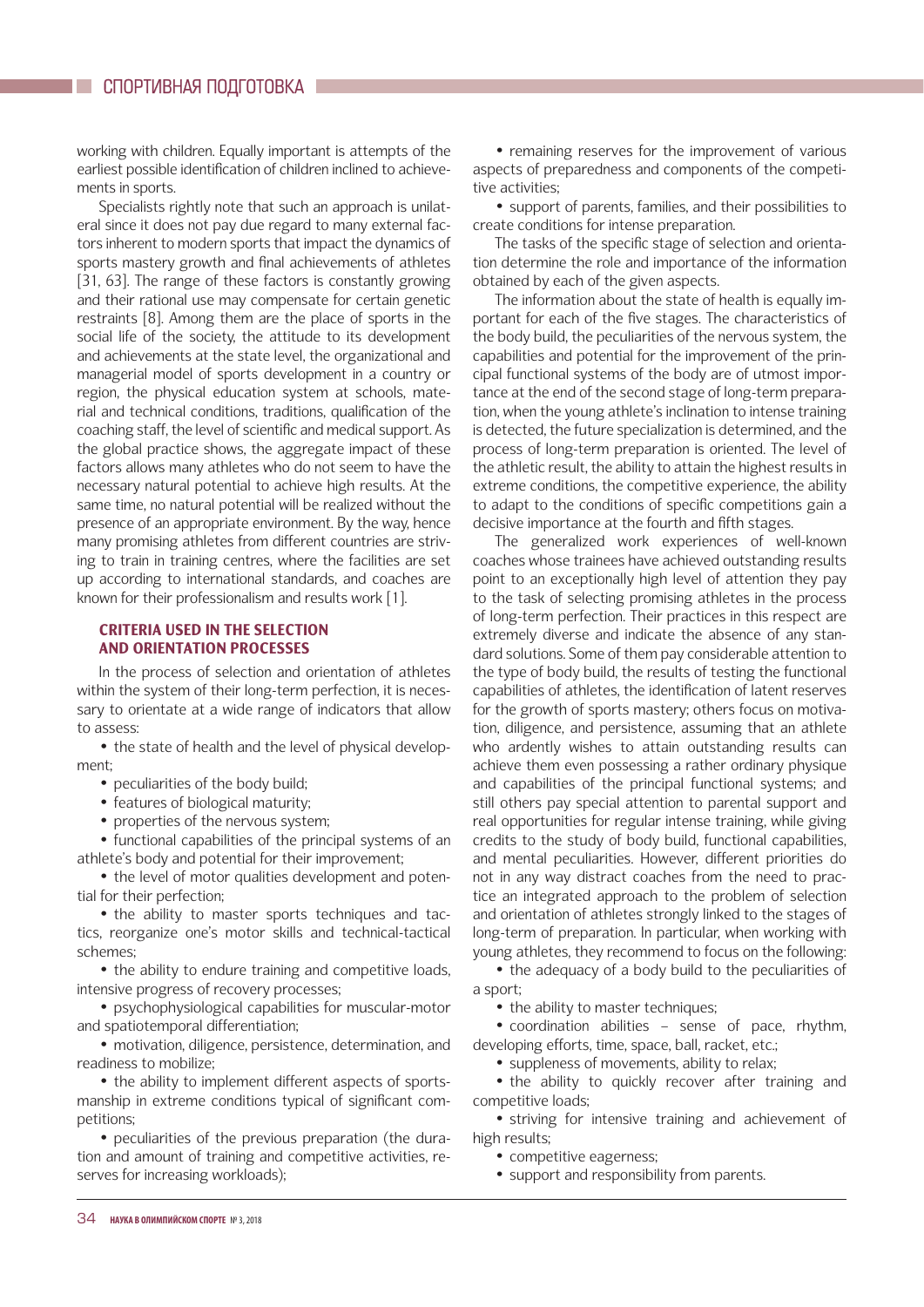Leading coaches of the world have quite different approaches to the assessment of promising athletes who are at their stages of preparation for the highest achievements and the maximum realization of their individual capabilities. Among the most important qualities that determine the effectiveness of athletes' training, they consider the following:

• a sufficient level of knowledge in the field of sports techniques and training methods, which allows an athlete to actively communicate with a coach, doctor, researchers, and other specialists, analyse the training content, test results, monitor the implementation of the individual plan, recommend amendments to the training process, etc.;

• aspiration for the highest achievements and victories, confidence in one's own strengths and capabilities, high self-esteem;

• the lack of overconfidence, objectivity, ability to critically evaluate one's own actions, draw conclusions from mistakes and failures;

• the ability to endure high training and competitive loads, overcome heavy fatigue;

• commitment for unfailing implementation of the training plan;

• a creative approach to training, selection of the most effective means and methods, ability to individualize common means and methods, find the most effective ones for improving different aspects of preparedness, eliminating flaws;

• the absence of fear of strong competitors, striving to compete with the strongest athletes, ability to demonstrate the best results in main events in the conditions of the acute competition;

• a responsible attitude to one's lifestyle, strict observance of the established regimen subordinated to effective training;

• the advertence to issues of health, serious work on prevention of injuries and diseases;

• a continuous analysis of the diet, the quality of food products and their conformity with the peculiarities of the training process and individual characteristics, the confidence in food additives and pharmacological substances intake preventing doping violations.

Competitive practice as a means of preparing and monitoring its effectiveness plays an important role at all stages of long-term preparation. However, it is of fundamental importance here that the first two stages of longterm preparation generate sports results as a natural consequence of a rationally constructed process of long-term perfection with a total absence of a narrow specialization of athletes and preparation oriented to competitions. Under this approach and taking into account the pace of biological maturation of every athlete, the sports result as well as his/her performance in the training process is a fairly objective criterion for evaluation of his/her prospects. If a coach has not refrained from a premature specialization of an athlete and failed to study the pace of his/her biological maturation, allowed forced elements, then such sports achievements will not reflect objective information.

## GENETIC PREDISPOSITION TO ACHIEVEMENTS

Human motor activity is largely determined by genetics, which is brightly manifested in sports. The crucial role of genes is natural, as each gene predetermines the process of synthesis of a certain protein, enzyme, etc., controls all chemical reactions of a body and identifies its attributes. A unique property of genes is their high stability (invariability) from generation to generation and at the same time there is their ability to mutations – hereditary changes that are the source of genetic variability of an organism. Therefore, it is extremely important to determine the impact of the genetic constitution (genotype) of an athlete's organism (the combination of all his/her genes) on the prospects of his/her sports achievements in during sports selection and orientation. In particular, it is important to determine the inheritance of morphological and functional traits of a human, various characteristics of the motor function, the impact of the genotype on the individual training aptitude, the presence of family concordance in relation to these indicators, etc. [25, 80].

Multiple studies carried out in this field in recent decades testify to the great impact of the genetic constitution on the formation of an athlete's phenotype as a combination of his body properties formed under the influence of heredity and the external environment.

Tables 2 and 3 can explain the general concept of the heritability of morphological and functional traits and motor qualities of an individual. The results of the experimental assessment of heritability and family concordance in a number of the most important indicators of the functional potential of athletes (Table 4) complement this information.

Studies undertaken with the participation of monozygotic and dizygotic twins, parents and children, siblings made it possible in many ways to establish the impact of heritability and family concordance of sports-relevant traits. In spite of significant discrepancies between the results obtained by different researchers, it can be stated that approximately 20-25% of the possible increase ted that approximately 20-25% of the possible increase<br>in  $\rm\dot{VO}_{2}$  max under the influence of rational training is attributed to the athlete's genotype [25, 48, 50, 80]. These data

TABLE 2 – **Heritability of the main morphological and functional traits of a human being (according to generalized literary data)**

| <b>Trait</b>                                       | <b>Heritability</b> |  |
|----------------------------------------------------|---------------------|--|
|                                                    |                     |  |
| Body, upper and lower limbs length                 | High                |  |
| Trunk, shoulder and forearm length                 | High                |  |
| Shoulder and pelvis width                          | Significant         |  |
| Neck, shoulder, forearm, thigh, shin circumference | Medium              |  |
| Body mass                                          | Significant         |  |
| Ratio of fast-twitch and slow twitch fibres        | High                |  |
| Anaerobic capacity                                 | Significant         |  |
| Aerobic capacity                                   | Significant         |  |
|                                                    |                     |  |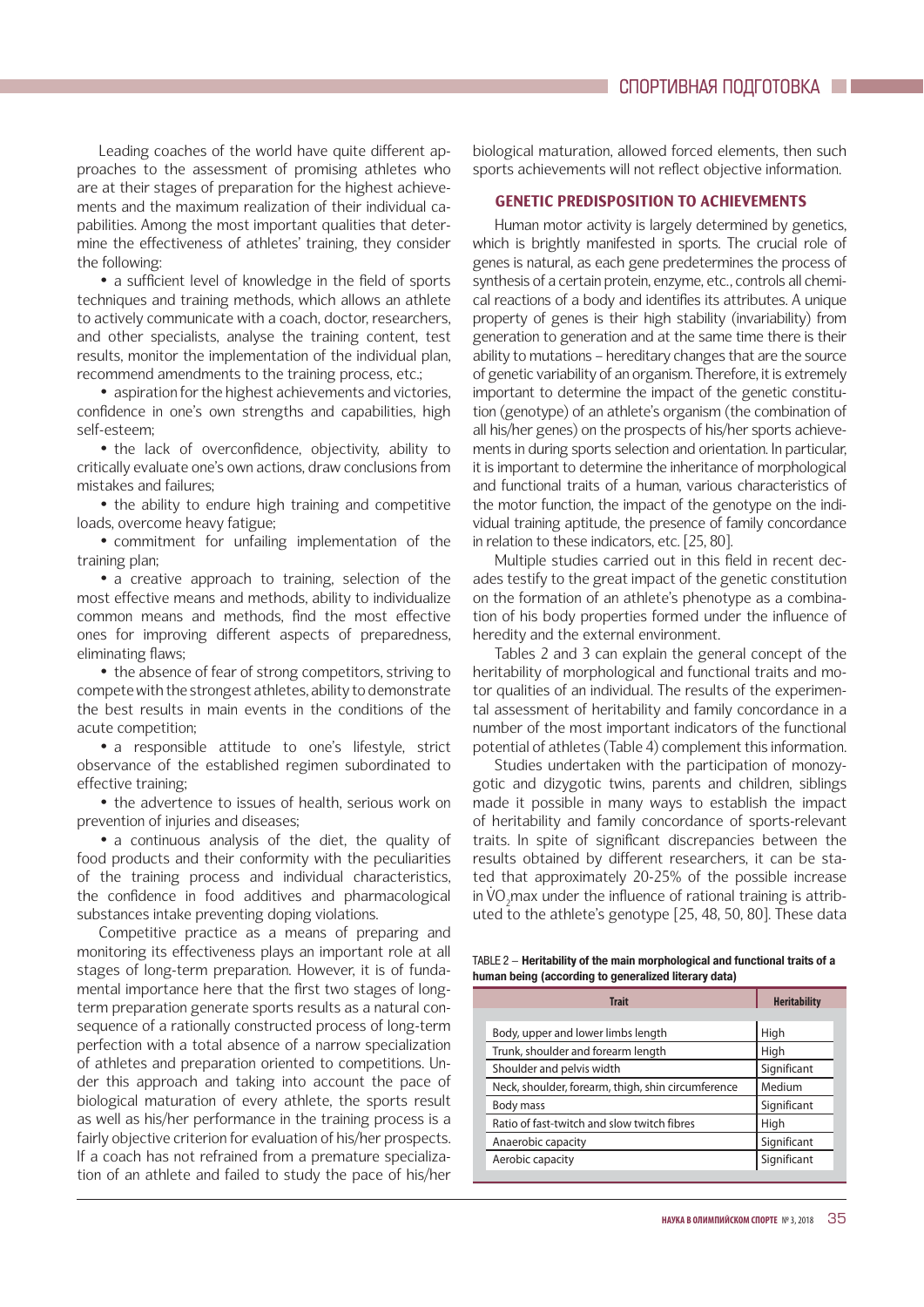TABLE 3 – **Heritability of the main motor qualities of a human being (according to generalized literary data)**

| <b>Trait</b>                  | <b>Heritability</b> |  |
|-------------------------------|---------------------|--|
|                               |                     |  |
| Time of simple motor reaction | High                |  |
| Time of simple movements      | Significant         |  |
| Maximum static strength       | Significant         |  |
| Maximum dynamic strength      | Medium              |  |
| Speed strength                | Significant         |  |
| Coordination                  | Medium              |  |
| Flexibility                   | Significant         |  |
| Local muscular endurance      | Significant         |  |
| General muscular endurance    | High                |  |

TABLE 4 – **Heritability and family concordance in relation to the indexes of functional preparedness [24]**

| <b>Index</b>                          | <b>Heritability</b> | Family concordance |  |
|---------------------------------------|---------------------|--------------------|--|
| Maximum oxygen<br>consumption         | Significant         | Significant        |  |
| Heart size                            | Significant         | High               |  |
| Systolic volume and cardiac<br>output | High                | High               |  |
| Composition of muscular tissue        | Significant         | High               |  |
| Oxidation potential of a muscle       | Significant         | High               |  |
| Oxidation of lipid substrates         | High                | High               |  |
| Lipid mobilization                    | High                | High               |  |
|                                       |                     |                    |  |

are consistent with the influence of heredity on the indexes of the oxygen pulse, cardiac output, and oxidation potential of skeletal muscles. With regard to the possibilities of the aerobic energy supply system, the differences between the genotypes (between pairs of twins) were 6-9 times larger than the differences within the genotypes (within pairs of twins) [23, 43].

Morphological indexes are most affected by hereditary influence. Hereditary dependence is most clearly manifested in longitudinal dimensions of a body and much less in volumetric. Functional abilities are less inheritable; however, most significant sports indexes (cardiac output, maximal most significant sports indexes (cardiac output, maximal lung ventilation, arterial venous difference,  $VO<sub>2</sub>$ max level and maximum oxygen debt, etc.) are noted for apparent genetic dependence [14].

The ability to supply oxygen to working muscles is largely attributed to the volume of the left ventricle of the heart and, as a consequence, the systolic volume. Genetic studies have shown that these indexes are largely inherited for both men and women [22]. The frequency of cardiac beat at rest, the ability to transport and utilize oxygen approximately depend on genetic predisposition by 50% [56, 76].

It is shown that the effect of glycolytic and oxidative enzymes is associated with genetic factors by 25-50%. At the same time, no familial concordance was detected in the change in capillary network density, which had increased significantly in all types of muscle fibres as a result of a 20-week endurance training [61, 65].

The impact of family concordance on sports achievements is confirmed by numerous cases of successful performance by parents and children, brothers and sisters. Every sport can provide such examples. However, it should be borne in mind that the impact of family concordance is manifested not only in genes but in the lifestyle of a given family (including their attitudes towards sports, competition among family members, etc.).

The genetic contribution to the aptitude for training is very high and may reach up to 75-85% for certain indexes [14]. This is evidenced by the fact that some athletes respond to one and the same volume of training influences with demonstrated long-term reactions, while the others respond to them insignificantly  $[64]$ . For example, an intensive 3-month training aimed at the strength through gained muscle mass may lead to an increase in muscle mass by 8-10 kg, strength – by 50-60% in some research subjects, the others may show adaptive reactions several times as lower – an increase in muscle mass up to 2 kg, strength – up to 10-15%.

The same consistent pattern is manifested in other important indexes, in particular, those expressing the capacity of the aerobic energy supply system. Thus, a 6-month training of a predominantly aerobic orientation of subjects representing a group homogeneous in age and their morphological and functional capabilities delivers different results depending on the individual characteristics Ferent results depending on the individual characteristics of the trainees. The increase in the  $VO<sub>2</sub>$  max level does not exceed 2-3 ml·kg<sup>-1</sup>·min<sup>-1</sup> (4-6%) for some subjects, while the others have 12-14 ml $\cdot$ kg<sup>-1</sup> $\cdot$ min<sup>-1</sup> (about 25-30%). The increase in the cardiac output also varies extensively – from 0.5-1 L·min–1 to 5 L·min–1.

A very high or very low predisposition to trainability is inherent to a small number of athletes – about 3-5%. It should be noted that a specific predisposition to training of certain motor qualities and functional capabilities is largely attributed to the athlete's somatotype, his/her morphological and mental characteristics. High trainability in relation to some indexes may be accompanied by a lower or higher on in relation to others. For example, a high trainability of muscle mass and maximum strength is usually accompanied by a poor predisposition to the development of endurance in aerobic exercise. Predisposition to the development of coordination abilities is usually accompanied by a significant adaptive resource in flexibility, the time of simple and complex reactions, speed qualities.

High trainability does not a guarantee the achievement of high sports results. Athletes with high response to training impacts, which manifests itself in an intensive course of adaptation processes, often exhaust their adaptive resource very quickly, and the increase of their capabilities slows down and stops further on. Eventually, these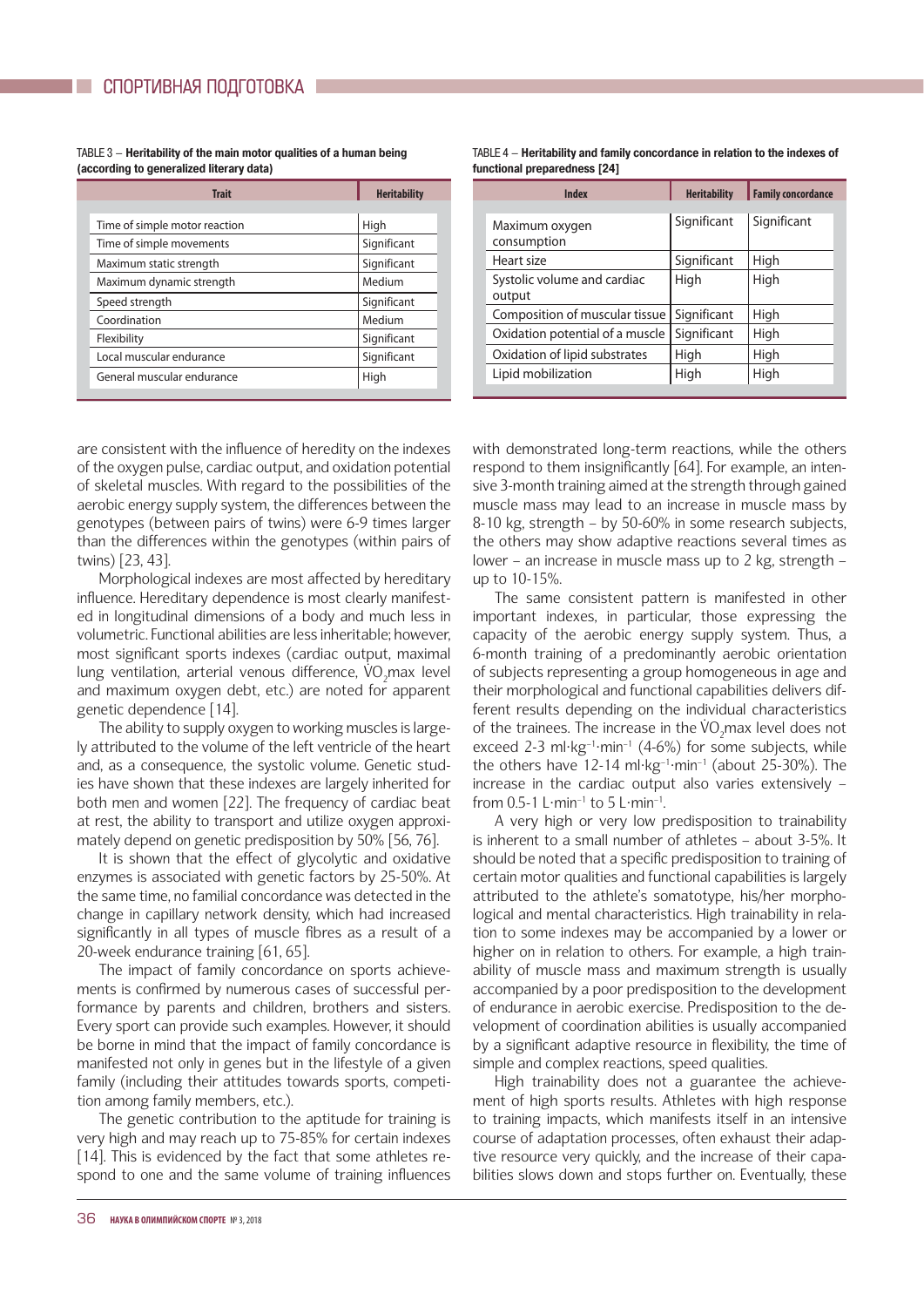athletes often yield to those who show slower pace but longer duration of the process of adaptive changes under the impact of task-oriented training. For example, 90% of the genetically determined adaptation resource of the aerobic energy supply system capacity, expressed in reladerobic energy supply system capacity, expressed in relative indexes of  $\text{VO}_2$ max, is realized by some athletes after 10-12 months of intense training, while others need at least 2-3 years for this. At the same time, studies of monozygotic twins involved in long-term (20 weeks) aerobic training programs showed a high degree of concordance in the adaptation effect within each monozygotic pair [24].

The nature of genetic impact on trainability remains mostly unexplored. However, it may be stated with certainty that the intensity of adaptation reactions, especially to power, speed, aerobic, and anaerobic training, is largely determined by genetic factors.

For more than two decades, specialists studying natural predisposition to achievements in different sports focused their close attention on sprinters from the countries located in the western part of Central Africa (Ghana, Cameroon, Côte d'Ivoire, Namibia, Nigeria, and Senegal) as well as from Jamaica. Just as much interest was given to performances of long-distance runners and marathoners from the countries of eastern and northern Africa, especially Kenya and Ethiopia, which have remained unbeaten for many years in the world sports arena. Black sprinters from the western region of Africa possess an expressed mesomorphic type of body build, a relatively short trunk and long legs, powerful muscle mass, high percentage of fast-twitch fibres, low percentage of fatty tissue, large capacity of the alactic energy system, highly positioned centre of gravity. They have 8% less slow-twitch fibres and the same number of fast-twitch fibres compared to representatives of the white race. Additionally, representatives of countries in western Africa were found to have a 30-40% increase in the enzymatic activity (creatine kinase, phosphofructokinase), which ensures power and capacity of anaerobic processes [19, 58]. These data testify that people from West African countries have a pronounced predisposition to sprint work.

Experts state that most today's outstanding sprinters with dark skin, competing for different countries, almost certainly have ancestors from countries in the western part of Central Africa. For example, Jamaica – an island country with a small population (about 2.9 million people) – has delivered many outstanding sprinters to the world in recent years. According to a very popular hypothesis, the outstanding success of Jamaican runners is largely due to the fact that they are descendants of West African black slaves brought two or three centuries ago to the countries of the New World in the course of the transatlantic slave trade. They brought in the healthiest and strongest slaves. Conditions of their multiweek transportation across the Atlantic were deplorable, and a significant part of slaves died throughout the journey. The strongest ones having special natural abilities survived [53].

Black long-distance runners and marathoners from the northern and eastern regions of Africa typically possess

the ectomorphic body build, a large volume of slow-twitch fibres, sufficiently high oxidizing ability of fast-twitch fibres, long, lightweight lower limbs, extremely low percentage of fat tissue, exceptionally high aerobic capacity and their performance economy. Black runners from these regions performance economy. Black funners from these regions differ from those of the white race in higher  $VO<sub>2</sub>$  max values, which often exceed 80 ml·kg<sup>-1</sup>·min<sup>-1</sup> [44, 68]. High  $VO<sub>2</sub>$  max values are combined with high performance econ-. omy – the ability to run at a certain speed with low energy consumption or to develop a higher speed with the same energy consumption level. It was shown that black athletes energy consumption level. It was shown that black athletes<br>use a greater part of VO<sub>2</sub>max (92-94%) with the same level of lactate in blood than their fellow countrymen – representatives of the white race (86-88%) [78, 81].

Therefore, there are pronounced differences in the type of body build, the structure of muscle tissue, the potential of various energy supply systems, motor abilities, etc. between the ethnic groups inhabiting the western part of Central Africa and northern Africa, and the dark skin colour is only an outer trait that disguises significant differences. According to experts, a prerequisite for such a situation is the lack of genetic exchange between the mentioned African ethnic groups due to geographic, historical, and social reasons, which ensured the differentiation of their development [36].

These differences can be strikingly confirmed by the names of outstanding athletes – representatives of different regions of Africa. Only after 2000, a large group of athletes emerged on the world arena and achieved remarkable results in long distances – S. Sihine, G. Gebremariam, S. Kipketer, A. Mezgebu, R. Limo, P. Ivuti, P. Makau, S. Wanjiru, K. Bekele, B. Karoki, A. Kirui, W. Kipsang, and others. All of them are representatives of the countries of Northern and Eastern Africa. The list of outstanding sprinters – representatives of ethnic groups inhabiting the territories in the countries south to the Sahara, in western Africa – M. Greene, B. Surin, A. Boldon, O. Thompson, D. Chambers, F. Fredericks, and others.

Many specialists who have thoroughly studied the phenomenon of outstanding success of runners from different regions of Africa and Jamaica do not tend to overestimate the role of genetic traits [58, 74]. Not denying the impacts of individual genetic profiles on the predisposition to achievements in different running disciplines, experts believe that the living environment, traditions, lifestyle, the training systems, high popularity and mass character of such competitions have no less importance [55, 73].

A natural predisposition of Jamaicans to high achievements in track and field sprint would not have led to the formation of a large group of outstanding athletes if the country had not created a full-fledged and effective training environment. In Jamaica, an effective model of identification and training of promising athletes has existed for many years and is constantly being perfected. The system aims at creation of intense competition and realization of natural potential of each gifted athlete in the process of long-term perfection [67].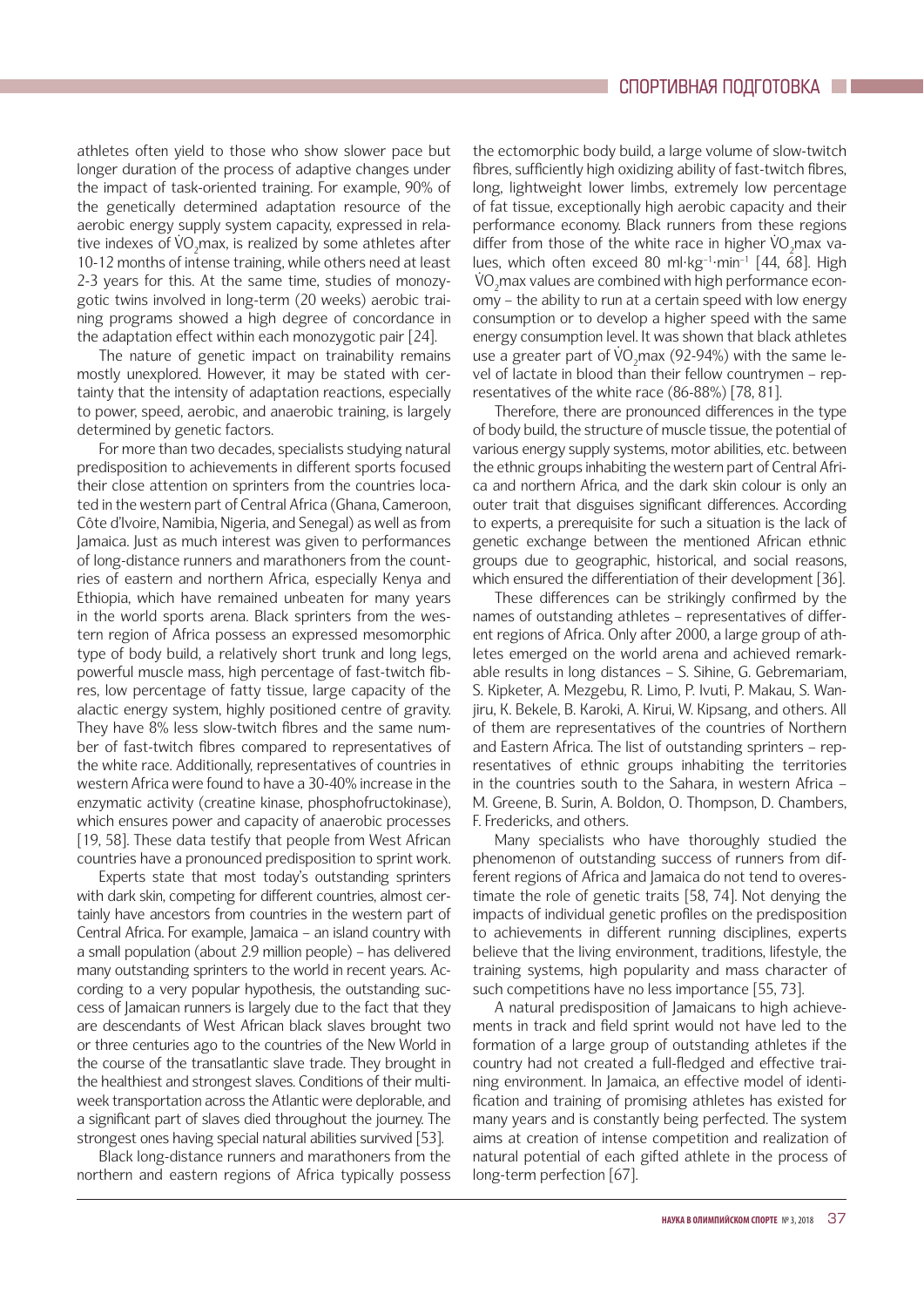Studies have shown that the majority (81%) of highperforming long distance runners from Kenya come from the Great Rift Valley region – home to about 25% of the Kenyan population. The same situation is observed with the strongest runners of Ethiopia: 38% of them live in the Arsi Zone, the population of which makes up only 5% of the country's population. Both territories are situated on uplands; they are distinguished in a specific lifestyle of children and youth, when running is an element of culture and vital necessity. Organized identification and development of talents are almost absent here, and the constant emergence of top-class runners is a natural result of the confluence of many factors - genetic predisposition, living environment, and lifestyle [58, 68, 73].

Rural dwellers have to make daily jogs to school at distances from 5 to 10 km, which makes up 100 km on average per week. At schools of Kenya and Ethiopia, running – the simplest of motor activities – is given great importance. Many children run along with exercising famous runners of their village, trying to imitate their technique, to compete on short stretches. Studies show [68] that young athletes on short stretches. Studies show [bo] that young athletes<br>inhabiting rural areas have a 30% higher level of  $\rm \ddot{VO}_2$ max than their urban peers. As a result, rural dwellers who devote themselves to running practice are able to perform a larger amount of work with an intensity corresponding to oxygen consumption of more than 80%.

An equally important component of success of Kenyan and Ethiopian runners is training in large groups. Constantly competing and bringing themselves to the state of deep fatigue, athletes get used to overcoming painful sensations, developing mental resistance to the most severe forms of fatigue emerging in the end of the race. High-intensity training works for the adaptation of fast-twitch muscle fibres (type 2a and 2b), increasing their ability to produce ATP through an aerobic mechanism, simultaneously stimulating the mobilization of the glycolytic mechanism in all types of muscle fibres. This is clearly demonstrated by running events at the World Championships and Olympics Games: in the final stages, black athletes from these countries have an overwhelming advantage over their opponents.

Acknowledging the great impact of genetic predisposition on achievements in modern sports, it should be noted that the scope of knowledge in this field is largely based on assumptions and not on exact proven facts. In particular, it is still not known, which genes determine the level of achievements in activities associated with speed qualities or endurance, and the results of associative studies provide only relative insights into the factual role of different candidate-genes [36, 52]. The situation seems even more complicated in view of the fact that physical abilities are most likely determined by a complex combined impact of the whole group of genes [62]. Many laboratories across the world undertake research of genes, which allow to assess the potential abilities of children to achieve high results in a particular sport. However, presently, there is not much success in finding such marker genes, since linkage of

these markers with the biological consequences that result from training has not been established. Naturally, it makes to identify the prospects for the development of certain qualities based on the genetic profile and to arrange appropriate training. However, at the present stage of knowledge in this field, one may say that it is possible in principle but far from reality [21].

## PECULIARITIES OF BODY BUILD (CONSTITUTION) OF ATHLETES

The athlete's body build can provide him with mechanical, biomechanical, and physiological advantages in training and competitive activities. Therefore, as early as at the primary and preliminary stages of selection, it becomes necessary to classify the body structure of young athletes according to a certain constitutional type. Although the human constitution undergoes certain changes in every age period; on the whole, it is more or less constant and is largely determined by hereditary factors.

It should be noted that there is no single approach to the definition of a human constitution. This applies both to the definition of the very concept of "the constitution of a human being" as well as to the diagnosis and classification of constitutional types. The most common approaches to determining the human constitution on the basis of morphological criteria are the degree of muscular and fat deposit development, body height and weight, features of the skeleton, etc. Under this approach, most specialists tend to use the term "somatotype" to characterize the body constitution.

Let us review one of the most popular schemes among many schemes used to define a human constitution, according to which three somatotypes are determined.

Pyknic endomorphic type features a protuberant thorax, soft rounded forms, relatively short limbs, short wide hands and feet, large amount of subcutaneous fat.

Athletic mesomorphic type features a trapezoid shape of the trunk, contracted pelvis, strong shoulder girdle, welldeveloped muscular system, massive bones.

Asthenic ectomorphic type features a flat long thorax, relatively wide pelvis, thin body and weakly developed subcutaneous base, long thin limbs, narrow feet and hands, minimum amount of subcutaneous fat.

Naturally, the constitutional capabilities of most individuals cannot be narrowed down to these extreme three types. Such a division provides only a general idea of the fluctuation ranges in the human constitution; that is why, the practice of sports selection is more oriented to three continuously distributed components of the body build, which are as follows: endomorphic, mesomorphic, and ectomorphic. Endomorphism is characterized by roundness and softness, increased amount of fatty tissue, predominance of the abdomen above the thorax, high shoulders, short neck, smooth contours of the body, and lack of muscle relief. Mesomorphism features a straight trunk, tight, relief and outstanding muscles, massive bones, thick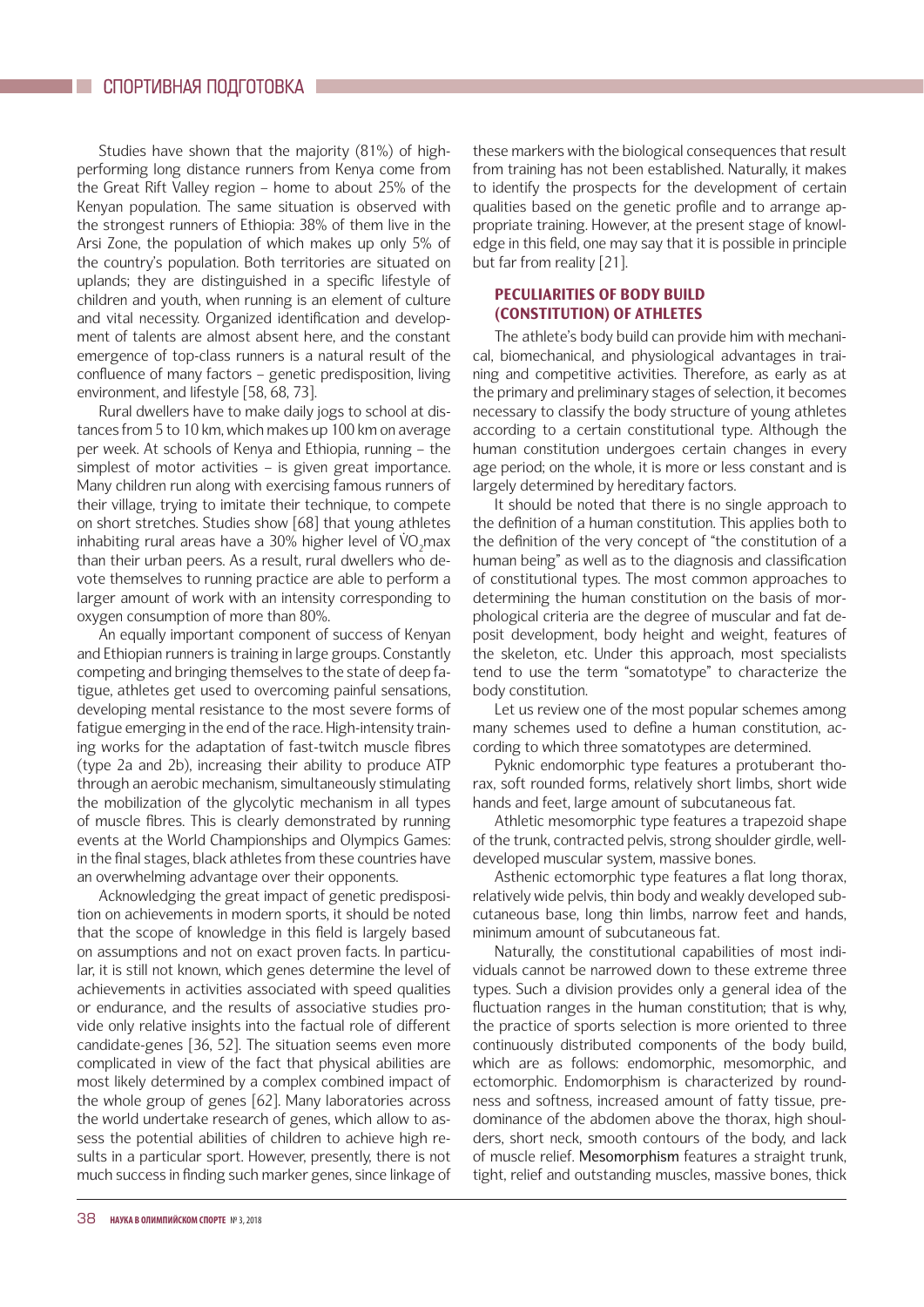forearms, wrists, hands and fingers, big thorax, broad shoulders, relatively narrow waist, and rough skin. Ectomorphism manifests itself in fragility and subtlety of the body, leanness, thin bones and muscles, drooping narrow shoulders, relatively long limbs and short trunk, absence of muscle relief.

The most popular method of somatotype definition uses photographs of a person taken in three projections. Based on the analysis of these photographs, the degree of each component expression is determined, and the results are recorded into special diagrams. The expression of each of the three components is assessed by the 7-point system: the highest score (7) corresponds to the maximum expression of the component, and the lowest (1) – to the minimum. In this way, somatotype 7-1-1 speaks of the maximum endomorphism, 1-7-1 – maximum mesomorphism, 1-1-7 – maximum ectomorphism. The extreme variants are rare, the most common are mixed somatotypes such as 3-5-1, 4-3-3, 3-4-4, 3-6-2. It should be mentioned that all three components are interdependent: an increase in one leads to a decrease in the others, which is why high values of one component essentially eliminate high values of the other two components. When assessing a somatotype, the sum of all three scores should not exceed 12 and cannot be lower than 9 [12, 75].

The somatotype classification process is carried out through studying of specifically positioned photographs and comparing them with pictures of standard somatotypes. When a group of athletes is examined, it is advisable to record the results of the research into a special diagram.

Many years ago, D. M. Tanner carried out classical studies of somatotypes of Olympic athletes in comparison with ordinary people and students of specialized educational institutions [75]. Students not practicing sports (Figure 10*a*) tend to have intermediate types with a relatively moderate content of endomorphic, mesomorphic, and ectomorphic components. For the majority of students of sports colleges (Figure 10*b*), a mesomorphic type of body build



FIGURE 10 – Distribution by somatotypes: a – university students (n = 283);  $b$  – students of a sports college (n = 114) [75]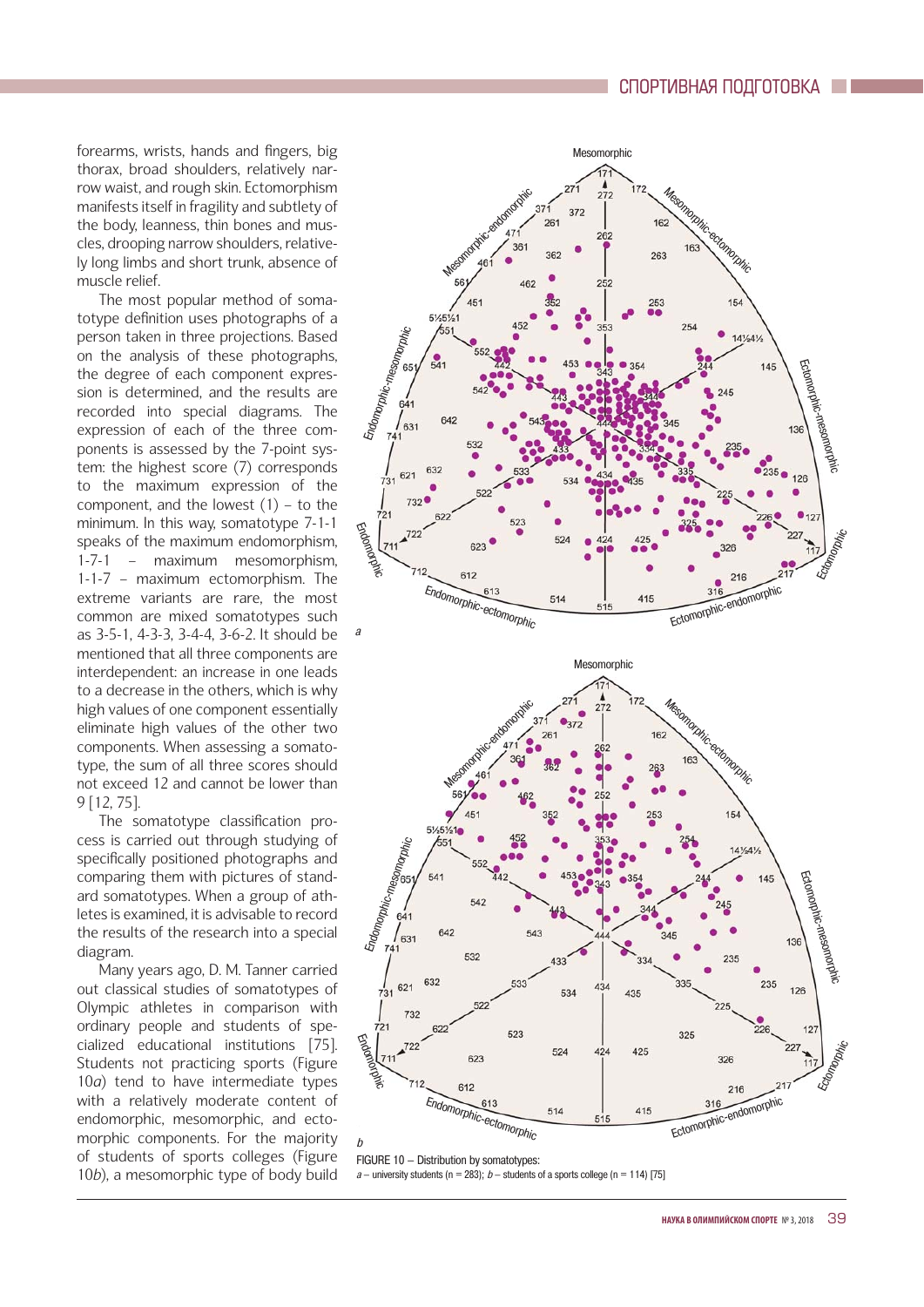

FIGURE 11 – Distribution by somatotypes of track and field athletes-participants of the Olympic Games (n = 137)

the studies of large groups of male and female athletes specializing in different sports [38] showed that athletes possess more pronounced mesomorphic and ectomorphic components in comparison with people not doing sports, that is, they have a greater muscular mass and a lower percentage of fatty tissue. Long-distance runners, swimmers, basketball players may be categorized as a mixed mesoectomorphic type as these components are quite well pronounced (Figure 12). Female long-distance runners possess a mesoectomorphic somatotype, and female swimmers and throwers are endomesomorphic.

Specialization in this or that type of competitions essentially influences the requirements set forth to somatotypes of athletes. For instance, in swimming, pure sprinters (distances of 50 and 100 m) possess a distinctly expressed mesomorphic type. The increase in the distance length (100 and 200 m) correlates with a decrease in the mesomorphic rating and an increase in the ectomorphic one (Figure 13).

is typical. Olympic athletes are characterized by a complete absence of a pronounced endomorphic type (Figure 11). Track and field athletes of various specializations vary considerably in their body types. In comparison with sprinters, long-distance runners feature a decreased frequency of the mesomorphic type and an increase in the ectomorphic type. Throwers have a high level of the mesomorphic type and a low level of the ectomorphic one. The same is typical for weightlifters. In comparison with weightlifters and throwers, wrestlers have a tendency to a slight decrease in the mesomorphic type rate and an increase in the ectomorphic type.

Other studies carried out in this field [15, 32, 39, 40, 46, 77, 78, 84] provided only a slight development and elaboration of various provisions made by D. M. Tanner [75]. For example,



FIGURE 12 – Somatotypes of athletes specializing in different sports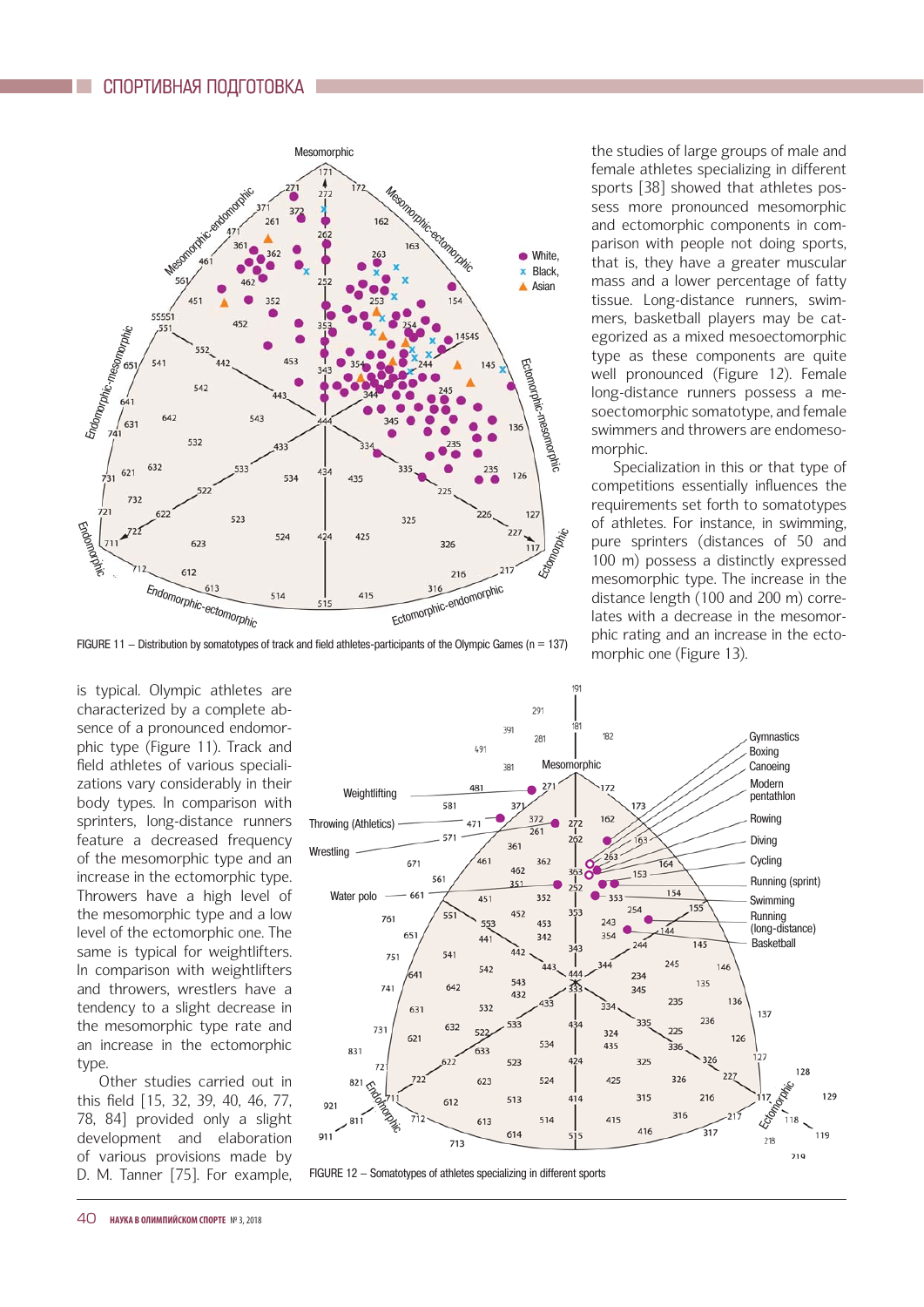Many specialists link somatotypes to physical qualities, physiologic and biochemical processes, and mental personality traits [77, 78]. It is believed that the highest level of oxidative processes is observed in individuals of the asthenic and athletic constitutional types. A relation between endomorphism and such markers of temperament as balance, sociability, and mild manner has been discovered. Mesomorphism is found to have a correlation with such traits as risk taking, decisive actions, and aggressiveness, whereas ectomorphism is associated with emotional restraint, reticence, unsociability, tolerance to external factors [20]. These dependencies are of a statistical nature and are not fully reliable if applied to a single person, but they may be extremely helpful in developing an overall strategy for selection and orientation of athletes of different constitutional types [40].

However, it should be noted that data on the body build opti-

mal for this or that sport are not stable and can vary significantly for a number of reasons. Among them is the constant growth of sports achievements and competition on the world sports arena, which increases the requirements towards a body build and distances the body structure of outstanding athletes farther from that of average people. Of great importance is the process of globalization, which has led to an intensive involvement of representatives of various ethnic groups, previously poorly represented in the Olympic sports. Trends in the technique development of certain sports, amended assessment criteria for evaluation of performance in competitive activities often change significantly (sometimes radically, as in women's gymnastics) the requirements for the optimal body build of athletes capable of achieving outstanding results. A variety of requirements for the body structure of athletes are set by sports, in which competitions are held in different weight classes (boxing, wrestling, weightlifting, etc.). Achievements in the field of training techniques may significantly affect the requirements towards the body build of athletes [10]. For example, achievements in swimming techniques and techniques of energy supply systems increase unexpectedly led to an increase in the body length and weight of sprinter swimmers.

A significant change in the requirements for the body build of athletes dictated by the development of different sports is manifested in the dynamics of such clearly evident



FIGURE 13 – Distribution by somatotypes of men who specialize in swimming at different distances

indexes as the body length and weight of the strongest athletes. For example, the height of the majority (about 90%) of outstanding sprinter swimmers specializing in freestyle and butterfly stroke swimming in the 1960s and 1970s ranged from 175 to 185 cm with a body weight from 75 to 80 kg. In modern swimming, the leaders are the swimmers, whose height is 190-200 cm and body weight is 86-100 kg. In women's gymnastics, there changes were opposite: the strongest athletes of the 1960s and 1970s had an average height of 160 cm and a body weight of 50 kg, the current top performers possess a height of 140-150 cm and a body weight about 35-45 kg.

## PREDISPOSITION OF ATHLETES TO WORK IN A DIFFERENT DIRECTION

Objective selection of promising athletes, their orientation to this or that type of competitions and, especially, at the formation of an individual model of preparedness and competitive activities are complicated until the end of the puberty period of children. This is conditioned by the exceptional speed and individual peculiarities of the development processes of the central nervous system, musculoskeletal system, psychomotor capabilities, and energy supply systems. By the end of the puberty period, a predisposition to work with a specific orientation becomes quite clearly visible; its identification makes it possible to orient a young athlete at a specialization in specific types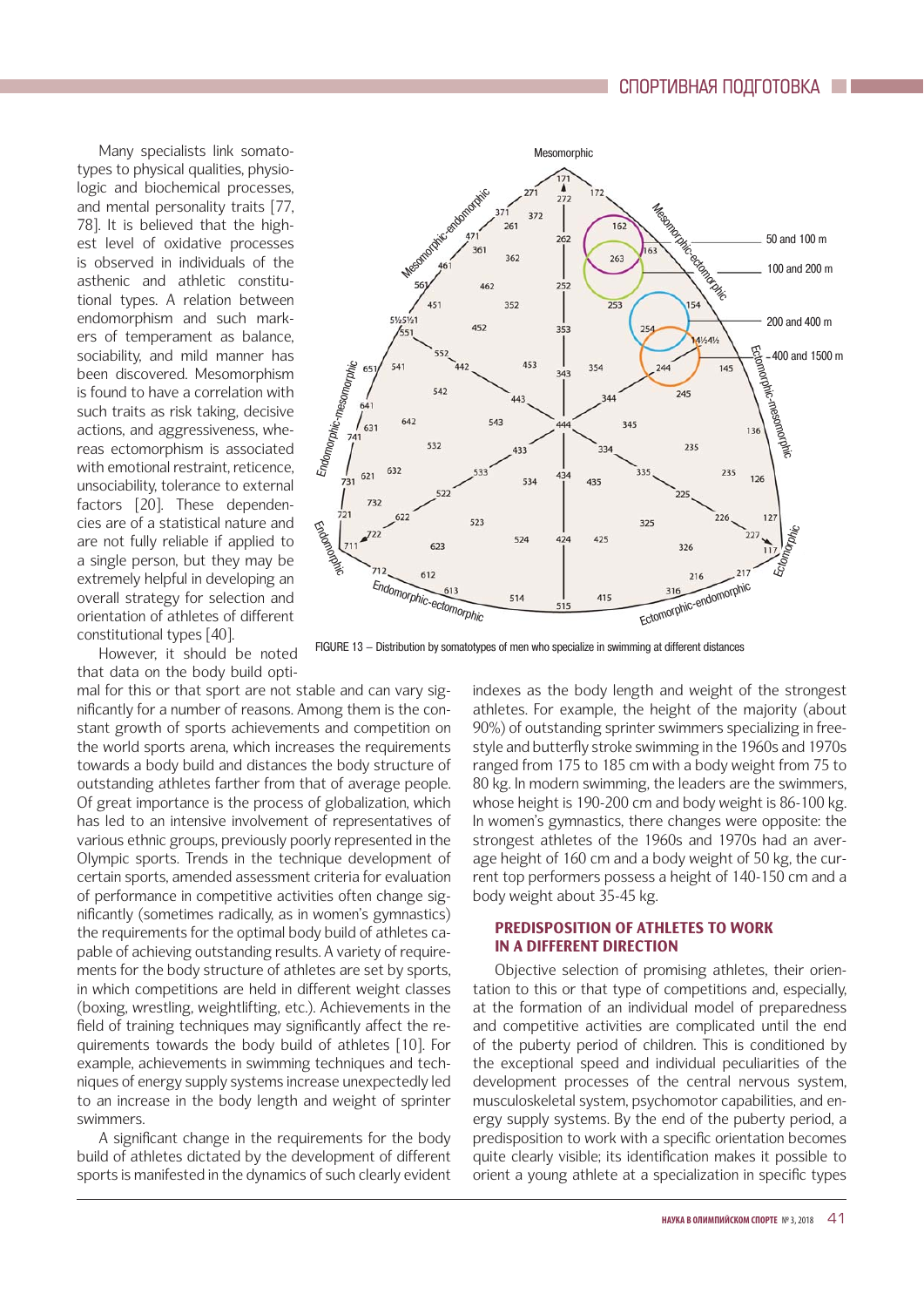

FIGURE 14 – The general representation of young athletes (13-14 years old) within different groups:

1 – sprinters; 2 – mixed type with a predisposition to sprinting work; 3 – mixed type with mixed abilities; 4 – mixed type with a predisposition to long-distance work; 5 – long-distance performers [2]

of competitions and also to construct his training process rationally, relying on natural inclinations.

Mass examinations of young athletes at the second stage of long-term preparation, with the use of a wide range of different indexes, allowed to divide trainees into several groups depending on their inclination to sprint or long-distance work.

The first group consists of athletes of pronounced sprinter abilities (sprinters).

The second group comprises athletes of mixed abilities with dominating predisposition to sprinting activities (mixed types with a predisposition to sprinting work).

The third group includes athletes of mixed abilities with a relatively balanced level of their development.

The fourth group includes athletes of mixed abilities, with dominating predisposition to long-distance activities (mixed types with a predisposition to long-distance work).

The fifth group consists of athletes with pronounced long-distance capabilities (stayer).

In general, the distribution between these groups is uneven. The pure sprinting or long-distance types are relatively rare, most athletes fall into different intermediate types (Figure 14).

Athletes of each of the five groups differ significantly in their main anthropometric traits, capabilities of energy supply systems, psychophysiological characteristics, the level of development of their special motor qualities.

As a rule, athletes of the first group belong to the mesomorphic type of the body build; they are distinguished by high body height and weight indexes, circumference measurements, and the length of the upper and lower limbs. They possess high rates of capacity and volume of the lactic and alactic systems of energy supply, mobility, a large number of Type2a and Type2b fibres, a high level of maximum and high-speed strength, and the capacity of working movements of hands and feet. Indexes of psychophysiological characteristics of these athletes testify to a high lability and reactivity of their nervous system, and special motor tests demonstrate a significant level of high-speed, speed-strength, and power capabilities. Simultaneously, athletes of this group have low relative in-

dexes of the aerobic energy supply system, low economy of performance.

Athletes belonging to the third group are characterized by a sufficiently high capacity and volume of the anaerobic lactate energy supply system, high mobility and capacity of the aerobic energy supply system, resistance to heavy fatigue caused by the accumulation of lactic acid in the muscular tissue. Simultaneously, they are significantly inferior to the athletes of the first group by the level of speedpower capabilities, reactivity of the nervous system, but significantly exceed them in the economy of performance, capacity and volume of the aerobic energy supply system.

Athletes of the fifth group are distinguished by clearly pronounced markers of the ectomorphic body type, an exceptionally high level of capacity and volume of the aerobic energy supply system, and high economy of performance. During special tests, these athletes demonstrate a fairly high level of endurance in the aerobic work. At the same time, they have low rates of speed, speed-power, and power capabilities, a slow response to various stimuli, low lability and reactivity of the nervous system if compared with athletes of the first and even the third groups.

The constitution of athletes belonging to the second group, the capabilities of their energy supply systems, the level of development of their motor qualities, neuropsychic traits take an intermediate position between those of athletes belonging to the first and third groups. As for athletes belonging to the fourth group, they occupy an intermediate position between the athletes of the third and fifth groups by the same indexes.

The attribution of young athletes to a certain group can be objectively carried out by the end of the puberty period of their lifespan development. However, the attribution of athletes to these groups at an earlier age significantly reduces the objectivity of such assessment [10].

## PRIMARY SELECTION AND ORIENTATION AT THE FIRST STAGE OF THE LONG-TERM PREPARATION

The methodology of sports selection at the initial stage of preparation is determined by the main task of the first stage of selection – to help a child choose a proper sport for sports perfection. An adequate solution of this task not only speaks of the effective work of children and youth sports schools, individual coaches, but also possesses a profound social meaning. Successful sports activities allow a young person to reveal his/her natural talents, clearly feel the results of invested efforts and self-confidence are a way of self-fulfilment. All this lays good foundations for his/ her future life and active position in any field of activities.

One of the key points that determine a child's future sports progress is the age of his/her first sports involvement (Table 5). At this age, the majority of the strongest athletes got engaged into sports activities. In some cases, one should not deny admission of children whose age is slightly higher than the given limits to sports clubs.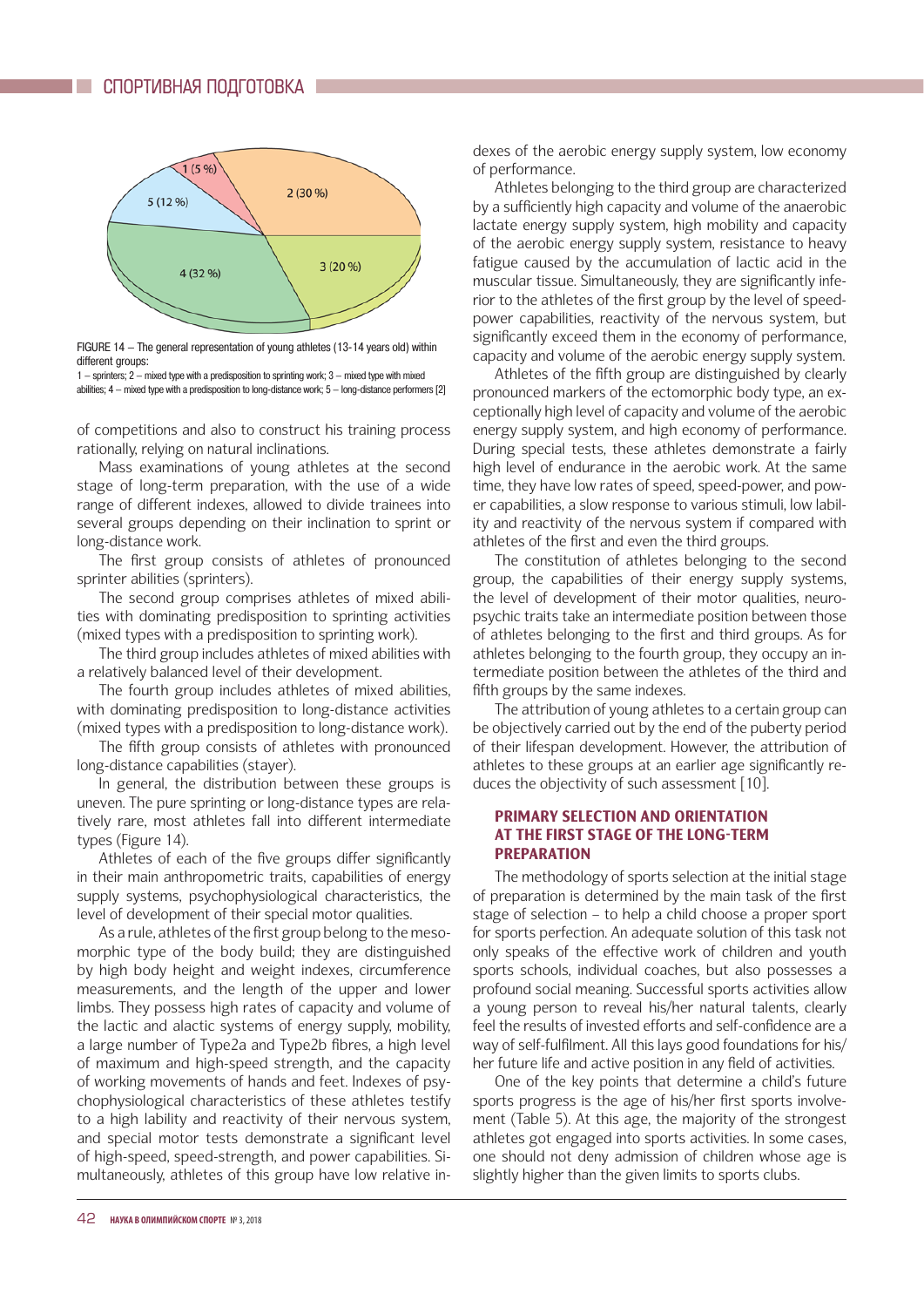| <b>Sport</b>      | Age, years  |              |
|-------------------|-------------|--------------|
| (discipline)      | <b>Boys</b> | <b>Girls</b> |
| Swimming          | $8 - 11$    | $7 - 10$     |
| Canoeing          | $12 - 14$   | $12 - 14$    |
| Rowing            | $13 - 15$   |              |
| Cycling           | $12 - 14$   | $12 - 14$    |
| Speed skating     | $13 - 15$   | $13 - 15$    |
| 100-400 m         | $12 - 14$   | $12 - 14$    |
| 800-1500 m        | $13 - 15$   | $13 - 15$    |
| <b>Gymnastics</b> |             |              |
| artistic          | $5 - 7$     | $4 - 7$      |
| rhythmic          |             | $5 - 7$      |
| Figure skating    | $7-9$       | $6 - 8$      |
| Weightlifting     | $13 - 15$   | $12 - 14$    |
| Wrestling         | $12 - 14$   | $12 - 14$    |
| Handball          | $12 - 14$   | $11 - 13$    |
| Volleyball        | $12 - 14$   | $11 - 13$    |
| Football          | $12 - 14$   | $11 - 13$    |
|                   |             |              |

TABLE 5 – **The best age to start training in different sports**

It should be kept in mind that the search for gifted children requires a multidisciplinary approach based on anthropometric, physiological, neuroregulatory potential and capabilities, sociological, psychological, and cognitive background [79]. Most of these inclinations cannot be detected until a certain level of development of various functional systems of the body and without the analysis of children's learning and training processes. That is why, experts aptly note that a fairly accurate determination of promising children and adolescents as well as their orientation to specialization in a particular sport can be completed after the puberty period and 4-5 years of primary and preliminary basic training. This suggests that attention should be focused on the quality of the training process and not on the attempts to solve the problem of selection and orientation in childhood [63]. An early assessment of athletes' predisposition to higher achievements is fraught with serious mistakes, exclusion of promising children with great potential [37]. Anxiety for early identification of sports talents should be avoided as well as any early specialization [18, 57, 63]. This has no prospects because of:

• the inability to link genetic preconditions with the influence of environmental factors:

• the lack of a close relationship between crosssectional studies of genetic preconditions in childhood and further development, which is non-linear with regard to the most important components of preparedness;

• a variety of models of preparedness and competitive activities conditioned by compensatory capabilities of athletes' bodies, the ability to achieve high results at rather ordinary levels of development of a number of significant anthropometric or physiological characteristics;

• largely unpredictable changes in bodies of young athletes, which may take place during puberty;

• an insufficient development of the nervous system and difficulty to predict a number of mental qualities that are of vital importance for achievements in sports.

A precondition for the primary selection of children is to organize it after the course of compulsory education of children in the basics of sports. It is advisable that such a course contains at least 30 lessons. This will ensure not only the acquisition of useful life skills by children, but will also significantly improve the assessment of their prospects. In the absence of mass education, it is easy to mistake those better at swimming, running, or performing gymnastic exercises for the more capable ones.

At the initial assessment of promising children, one should found upon qualities and abilities that determine success in elite sports. Temporary attributes that manifest themselves only at training cannot be used as selection criteria. For example, defining abilities, one cannot take into account only the speed of mastering sports techniques. The experience shows that children of small stature and strong build master sports equipment better and progress faster at the initial stages of training. However, it is them who drop out as not very promising ones at the first stages of long-term preparation. At the same time, lean and tall children, having difficulties in mastering techniques at the early stages, become top-class athletes later on.

It is necessary to start assessment of a child's perspective with measuring total body dimensions in conjunction with visual assessment of his/her appearance. For instance, children of high stature should be given preference in case of swimming and rowing. In rowing, adolescents with a long trunk, large arm span and broad shoulders should be in the focus of attention. Proportionally built children with smooth muscular system (with indistinctly marked relief), light skeletal frame, thin ankles and wrists, large feet and hands are selected for swimming. Selecting bicyclists and skaters, one should give preference to adolescents with a small body mass index and well-developed thigh and lower leg muscles. Experienced coaches pay attention at these indexes in their initial assessment of children predisposed to sports training.

In such sports where functional capacities of the aerobic energy supply system (cross-country skiing, long-distance running, cycling) play a critical role, it is necessary to assess such indexes as  $VO<sub>2</sub>$ max and pulmonary vital capacity (PVC) already at the primary selection. Twelveyear-old adolescents who wish to go in for cross-country skiing should have the level of VO<sub>2</sub>max (L $\cdot$ min<sup>-1</sup>) of at least 2-2.5, a relative value of VO<sub>2</sub>max (ml·kg<sup>-1</sup>·min<sup>-1</sup>) of at least 47-50, the PVC index not less than 3000-3500 cm<sup>3</sup>. In combination with morphological data, these indexes will shape understanding of the future prospects of a child.

In the primary selection process, basic pedagogical tests should be widely used to assess the level of motor abilities of children. And preference should be given to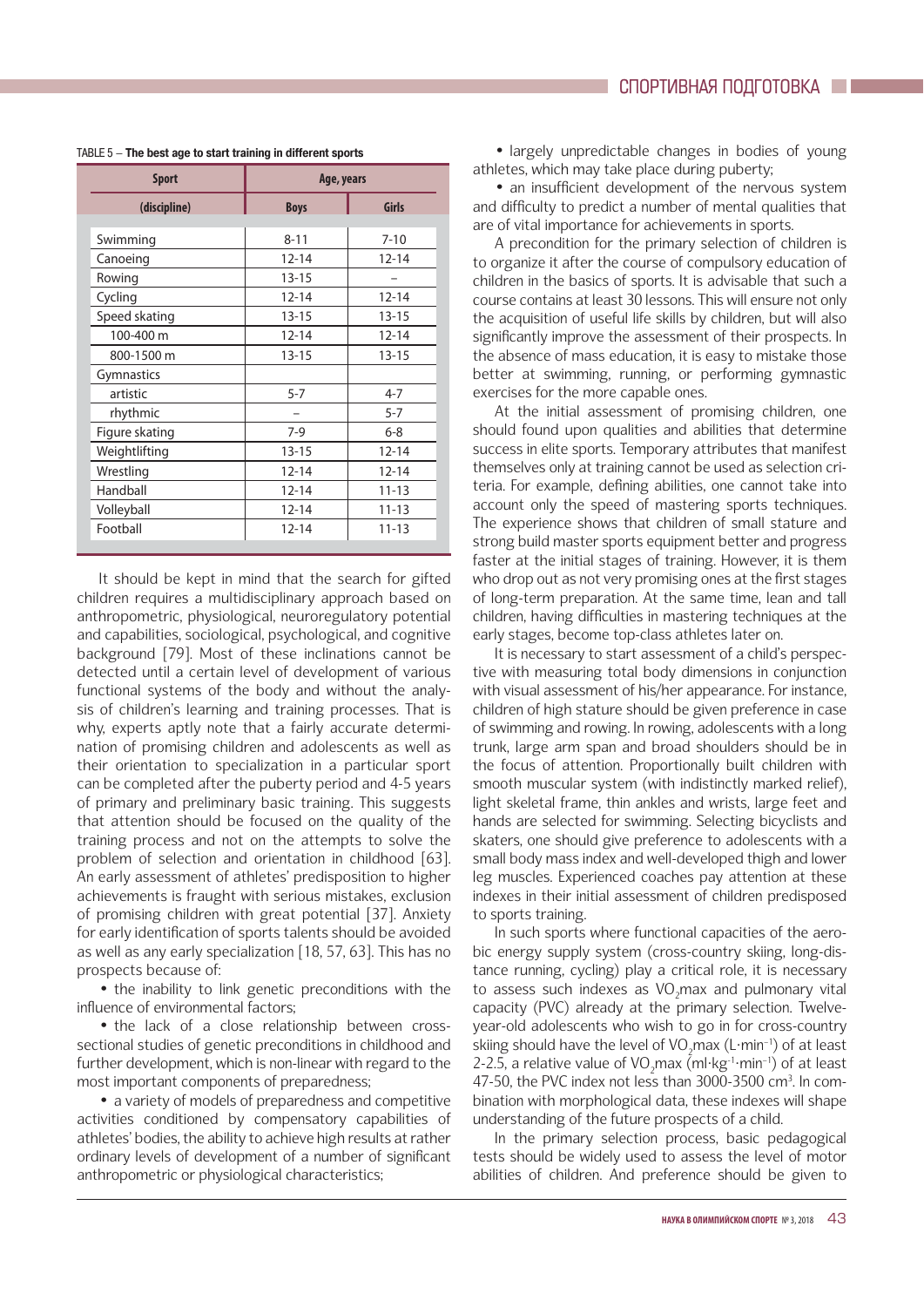those tests that evaluate motor abilities based on natural potential. In particular, special attention should be paid to tests that allow assessing speed, coordination, and flexibility. For instance, the level of coordination abilities may be determined by the quality of complex exercises performed in the process of their learning.

Body size, muscular volume and capacity of boys and girls before they enter puberty practically do not differ. Therefore, in childhood, the differences between boys and girls in the level of their speed-strength qualities, endurance, and other motor qualities are minimal. This results in the identical competitive performance and in some cases – the advantage of girls over boys [38]. Therefore, relatively low achievements of boys in various tests and, especially, in competitive activities should not be perceived as negative in terms of their perspective.

Of great importance at children's selection is the assessment of their state of health. The absence of disorders in the normal functioning of the body is one of the most important conditions for achieving success in modern sports. Even minor deviations in the state of health may significantly impair the adaptive capacity of a body.

An important point at the examination of children during their selection for sports is a comparison of their passport and biological age. It is well known that the progress of puberty induces differences in the development of children of the same passport age. The experience of children's and youth sports schools testifies that children with accelerated biological development are often selected, but they quickly lose their advantages and quit sports early enough in the future. Whereas, as a rule, children with a normal course of development or having signs of delayed biological development achieve significantly greater success in the subsequent stages of sports perfection. At the age of 16-17, such children experience a sharp increase in the functional capacity of various organs and systems of the body, while early developers observe stabilization or even a decrease in their morphological and functional capabilities.

According to different authors, up to 15-20% of 11-13-year-old children are characterized by accelerated rates of puberty. They surpass their peers in height and body weight, muscle mass, the level of development of motor qualities (especially strength), the ability to master sports techniques, etc. And although these differences seem to be slight in comparison to normally developing children – just 2-4% and to retardants –  $4-8\%$  [83], but they are sufficient to ensure that early developers have a noticeable advantage in the amount and intensity of training activities as well as the level of their athletic performance.

At early stages of selection, it is essential to consider mental indicators of predisposition to sports activities. At the primary selection, the main indicators are the desire of a beginner to do sports, eagerness to obtain high marks when performing tasks, determination and assertiveness in game situations, courage at performance of new tasks.

In the process of comprehensive assessment of children's prospects for achievements in sports, rather unexpected criteria are often discovered. For example, dates of birth of athletes are of great importance for a successful career in sports games. Children born in the first 2-3 months of the year have an obvious advantage in age group competitions as compared with children born in the second half of the year [34]. They make up the majority in teenage and youth game teams and, of course, they have undisputed advantages over players born at the end of the year [27]. For example, the entire history of the National Hockey League shows that the largest number of players was born in January and February, and the smallest – in November and December [35]. In Brazilian or German football, the situation is different: the beginning of the championships in August gives an advantage to young players born in summer [54]. On the contrary in women's gymnastics, the modern tendencies of which are focused on early specialization, children who were born in the last months of the year have the advantage.

## PRELIMINARY SELECTION AND ORIENTATION AT THE SECOND STAGE OF LONG-TERM PREPARATION

At this stage of selection, the main criterion for assessing the perspective of a young athlete is his/her ability to effectively athletic perfection. After 2-3 years of initial training and long before reaching the optimal age limit in a particular sport, it is still impossible to deliver an accurate conclusion if a young athlete has potential and capabilities, which may lead him to the achievement of international results. However, it is necessary to identify the worthwhileness of further sports perfection and determine its direction, to orient the athlete's further preparation properly. Solving these problems is only possible on the basis of a comprehensive analysis, which should include neuroregulatory, morphological, functional, and mental peculiarities of young athletes, their adaptive capabilities, their response to training and competitive loads, their ability to learn and improve new techniques, etc. One should also bear in mind that one-time (cross-sectional) testing of children in basic anthropometric (body length, body weight, etc.) and functional (VO<sub>2</sub>max) indicators does not allow an objectively forecast of an athlete's prospects [28].

The sports result at this stage of selection cannot act as a criterion of prospectivity. Experience shows that athletes with relatively low results at the beginning of the preliminary basic preparation often turn out to be among the strongest by the end of it and continue their progress in the future. At the same time, champions and medallists of children's and teenage competitions very rarely (less than 5% of all cases in different sports) achieve sports success at the stage of maximum realization of their individual capabilities. This is convincingly proven by the long-term experience in training top-class athletes in different countries of the world.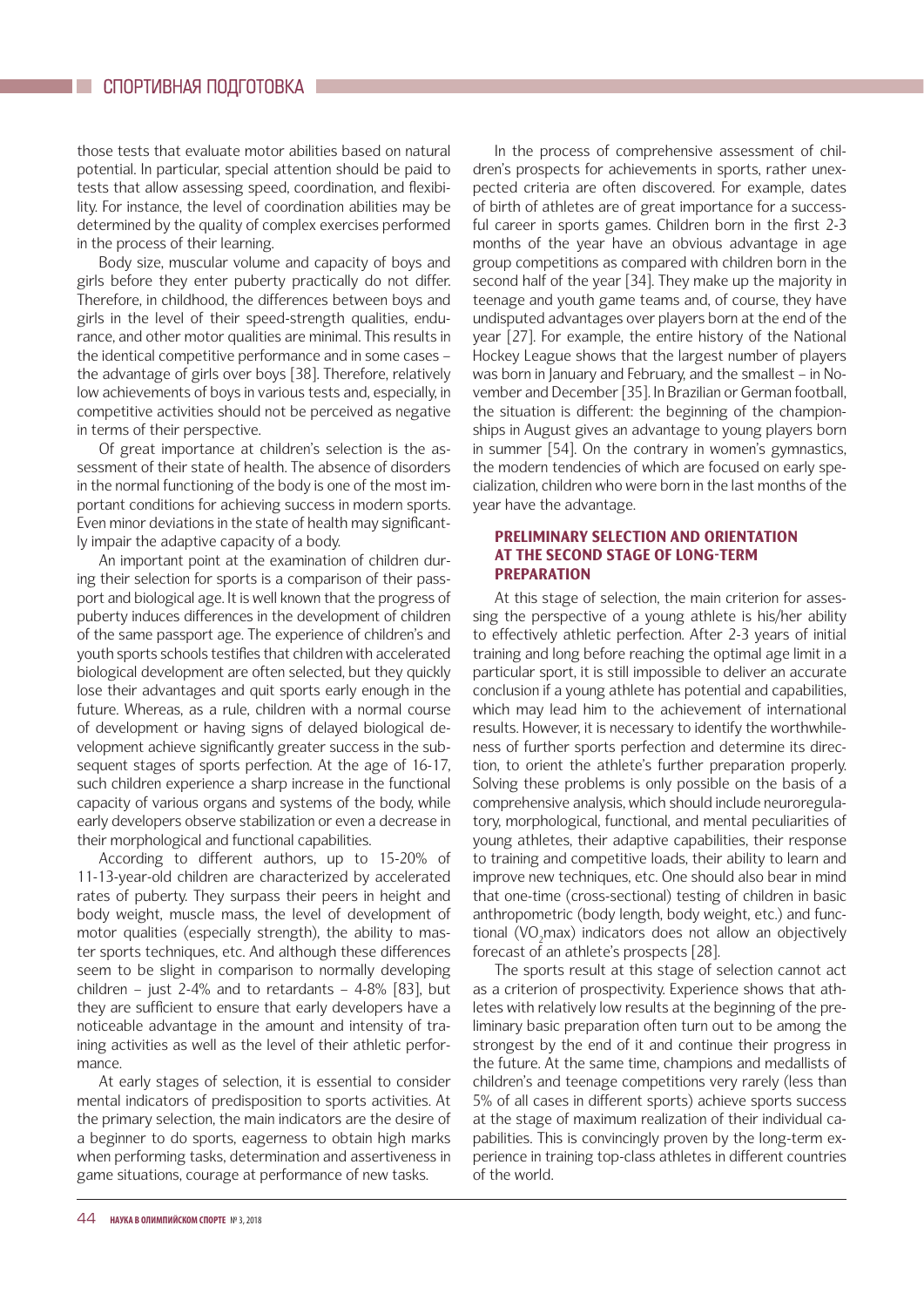Already at the beginning of the second stage of longterm preparation, there is a need to benchmark the body structure of young athletes to the morphological features of top-class masters. Morphological features are among the most important ones, which must be taken into account when determining prospects of an athlete at this stage of selection. Morphological variances between representatives of different sports are the result of intensive selection, as bodily features often provide an athlete with purely mechanical or biomechanical advantages in competitions in different sports.

It should be kept in mind that for athletes specializing in different sports, the higher the level of their qualification is, the greater is the degree of pronouncement of individual constitutional differences. This is preconditioned by the combined effect of two factors – sports selection as a variety of professional selection and means and methods specific to a particular sport. For example, wrestlers are characterized by a pronounced mesomorphism, which is evaluated at 5-6, and sometimes at 7 points.

In ice hockey, the mesomorphic component is more pronounced in attacking players and defenders than in goalkeepers. Long-distance runners have a manifested ectomorphic component. Shot putters, weightlifters performing in the super heavyweight, often feature a demonstrated endomorphism. Women who specialize in sports games have a much greater degree of mesomorphism as compared with women who do not engage in sports.

To identify the potential of young athletes for speedstrength work or endurance training work associated with aerobic potential, some experts recommend taking a biopsy study of muscle tissue. However, at this stage of long-term preparation, such a procedure should not be undertaken for two reasons: 1) at the age of 11-14 years, the ratio of muscle fibres of different types inherent to adults is not yet fully formed; 2) there is no need for such studies as the percentage of muscle fibres of different types is closely related to functional capabilities of an athlete. In particular, the athlete's high alactic capabilities, prompt motor response, high results in speed and strength tests (for example, a standing vertical jump), and others guarantee the increased number of fast-twitch fibres. And, on the contrary, a slow reaction, high capabilities of the oxygen transportation system and the oxygen utilization system evidence the predominance of slow-twitch fibres in the muscles of an athlete [33, 59].

An analysis of the nervous system properties – the strength of the processes of excitation and inhibition, their balance and mobility – is of great importance for the rational selection and orientation of young athletes at this stage. The strength of nervous processes characterizes the ability of nerve cells to tolerate strong excitation and strong inhibition, which allows a person to respond adequately to various stimuli. A balance implies a certain correlation between the processes of excitation and inhibition, and their mobility is expressed in the ability of the nervous system to rapidly alternate these processes. Different people may feature various combinations of properties of the nervous system, which largely determine not only psychological but also functional capabilities of athletes [5, 20, 82], especially such as the effectiveness of muscular-motor differentiation, the ability of adequate assessment of the functional state, perception of emerging situations, adoption and implementation of creative solutions, etc. [11, 17].

When considering athlete's perspectives by his/her somatotype indexes, not only their overall assessment (by the same indicators as in the previous stage of selection) should be carried out, but the athlete should also be oriented to a specialization in a particular distance or discipline. Thus, teenagers of high stature, with long limbs, great strength capabilities of the brachial muscles may be recommended to specialize in the swimming sprint; children with good swimming capabilities and streamlined bodies, high capabilities of the oxygen transportation system, adequate flexibility of ankle joints are recommended for long distances [2].

Teens with the height above the average and long legs, with high speed-strength capabilities of the leg muscles should be oriented to short-distance running; adolescents with a small body weight, long and thin lower limbs and high capabilities of the oxygen transportation system are recommended for long-distances [6, 47, 77, 82].

The assessment of personal and psychological qualities of young athletes acquires an increased importance. By its results, it is recommended to give preference to persistent, confident in their abilities, eager to train with strong partners and compete with strong opponents. A thorough evaluation of an athlete's personality and mental qualities makes it possible to determine the degree of his/her predisposition to short, medium, or long distances. It is taken into account that sprinters are usually characterized by a weak (reactive) type of the nervous system; they are inclined to categorical assertions, high excitability, uncertainty of temper, and, on the contrary, long-distance performers are distinguished by an even good temper, diligence and discipline, weak attentional set-shifting, low emotionality, poor adaptability to new conditions [7]. Such information is useful not only for running, swimming, or speed skating. It is extremely important for sports games and martial arts as it rationally orientates the training process at the definition of an optimal individual model of gaming activities.

At this stage, it is already critical to take into account perceptual abilities, which are extremely important for effective training and competitive activities in any sport. They have a slight relation to age or peculiarities of biological development, and they are mainly conditioned by the variety of training and competition means [37] and, of course, an appropriate mental attitude oriented to perception, analysis, and reproduction of sensations.

Priority aspects of medical control at the second stage of the long-term selection is the detection of latent diseases and nidi of infections in the body since children with direct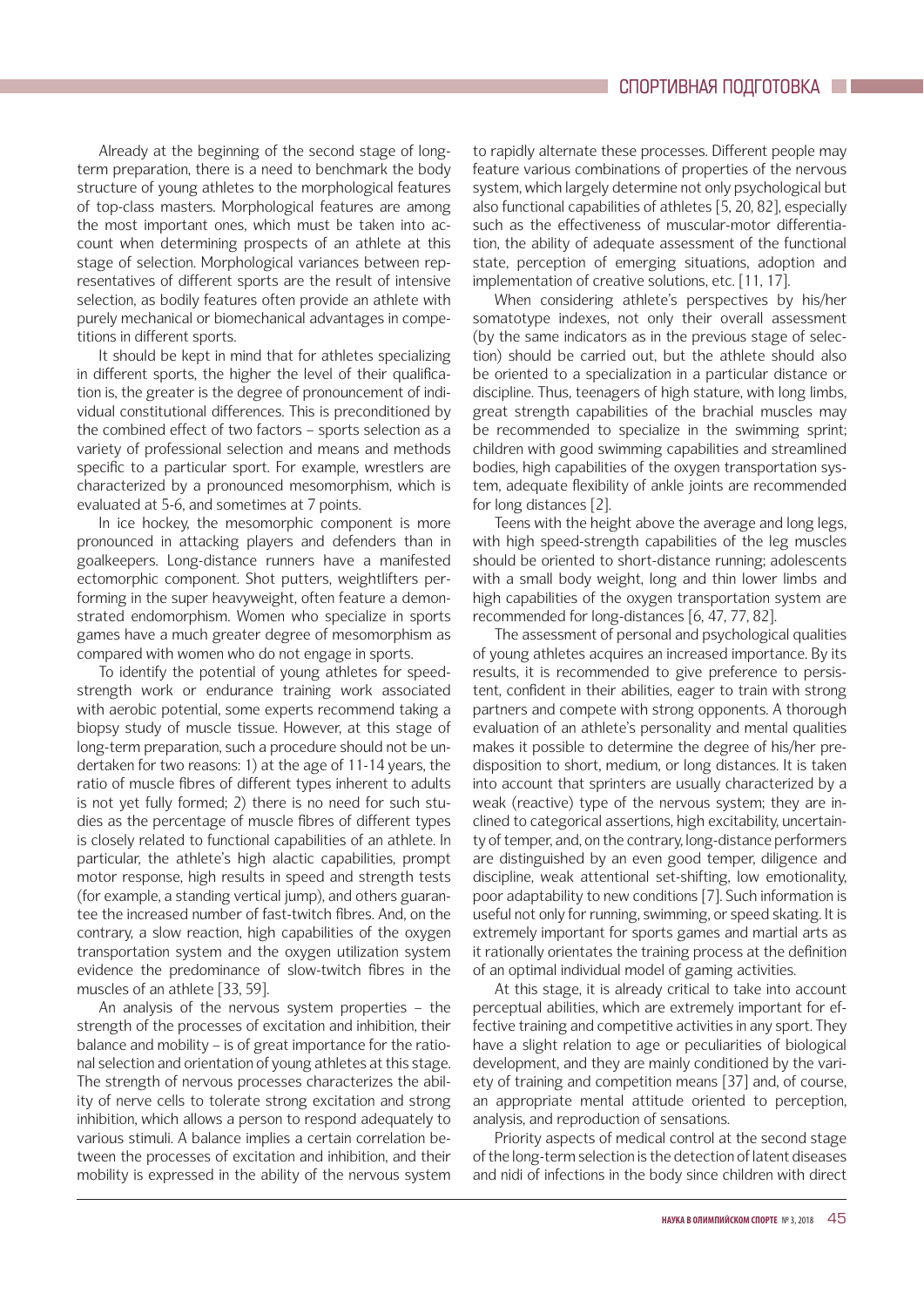contraindications should be identified already at the primary selection stage. The biological age of athletes should be assessed once again confirming the type of biological maturation determined during the primary selection.

The most important provision of the primary selection is the need to focus not so much on absolute indexes of the level of different qualities and abilities but rather on the rates of their increase, the forecasted significance of which is much more important [13]. In its turn, the progress of a young athlete should be assessed taking into account the rates of his/her biological maturation and the peculiarities of training. Naturally, priority should be given to those who have achieved a significant increase in their preparedness at a low rate of biological maturation, versatile and "sparing" preparation.

The effective organization of the preliminary and subsequent stages of selection is largely based on understanding of the fact that a coach, even the most qualified one, cannot comprehensively assess prospects of trainees on his/her own. It requires involvement of doctors and biologists, modern equipment and specialists who know how to operate it, which includes examinations of athletes not only in the laboratory environment but also in ordinary training conditions.

## INTERMEDIATE SELECTION AND ORIENTATION AT THE THIRD STAGE OF LONG-TERM PREPARATION

The main task of the third stage of selection is to identify athlete's abilities to achieve highest sports results in the chosen sport, endure high training and competitive loads. By this time, it is already necessary to determine, which specific type of competitions an athlete will specialize in, to define his/her strong qualities, which will become the main factors of achieving high sports results. This is prime importance for sports games, which is associated with the choice of the game role and the corresponding orientation of the entire future training system.

An essential part of the selection at this stage is the assessment of techniques of various special preparatory exercises. For example, in complex coordination sports, mastery of basic and specialized elements; quantitative, qualitative, and structural diversity of these elements; artistic impression, elegance, expressiveness, and stability of their performance are assessed. The efficiency of movements in most cyclic sports is confirmed by their low pace at a big step length and high speed of covering short distance segments. Such manner of movements is especially predictive during the selection and training orientation of sprinters, runners, swimmers, and skaters.

The effectiveness of selection is largely related to the assessment of athletes' main indexes that describe the level of their special preparedness and sports mastery. The level of development of physical qualities (speed-strength, various types of endurance, flexibility, and coordination abilities), capabilities of the energy supply system, perfect sports techniques, the economy of performance, the ability to endure workloads and to recover efficiently should always be in the focus of attention of a coach training young athletes.

The assessment of the listed abilities along with sports results should be in the limelight of attention during the selection and orientation of an athlete in the third stage. At the same time, attention should be paid not only to absolute indexes of the training level and sports achievements but also to the rate of their increase from one stage of preparation to the next one.

At the third stage of long-term selection, the value of indexes of personal-psychological qualities: mental reliability, motivation, will, aspiration for leadership, etc. increases. It is a well-known fact that top-class athletes are distinguished by persistence, lack of suspiciousness, and high tolerance to work loads. When a young athlete assessed by his/her compliance with the requirements for top-class athletes, a special attention should be paid to his/her self-confidence, stress tolerance, aptitude and eagerness for sports competitions, desire to train and compete with strong partners and opponents. Personal and mental qualities of an athlete not only set the criteria for assessing prospects but also additional criteria for assessment of predisposition to specialization in different sports. Athletes inclined to achievements in sprint, speed-strength sports, and leadership in sports games usually have a weak (reactive) nervous system. At the same time, categorical assertions, high excitability, emotional instability, easy adaptation to new living and training conditions, quick transition from sleep to wakefulness, quick mastery of skills, low concentration of attention, and the need of using special methods for its activation are the main indicators of their behaviour. Athletes who are inclined to achievements in sports that require great endurance (for example, cyclists-road racers, long distance runners, etc.) are known for their calm and stable temper, diligence and discipline, poor adaptation to new conditions. They feature a reduced sensitivity to stimuli, a high concentration of attention, an objective evaluation of their potential, persistence and determination, weak attentional set-shifting, low emotionality.

Much attention is paid to medical control during the intermediate selection as during the primary selection. By this time, "screening-out" of children with apparent contraindications to sports has already occurred, specific attention is paid to detection of latent diseases, in particular nidi of infections in the body. If any of them get activated during training sessions, various exacerbations and complications may affect the internal organs. It is also important to detect specific diseases inherent to those engaged in a particular sport.

A fundamental part of the selection is to carry out a comprehensive analysis of the previous training periods, establishing factors, which helped a young athlete achieve his/her level of preparedness. It's no secret that many young athletes perform huge amounts of work in the sec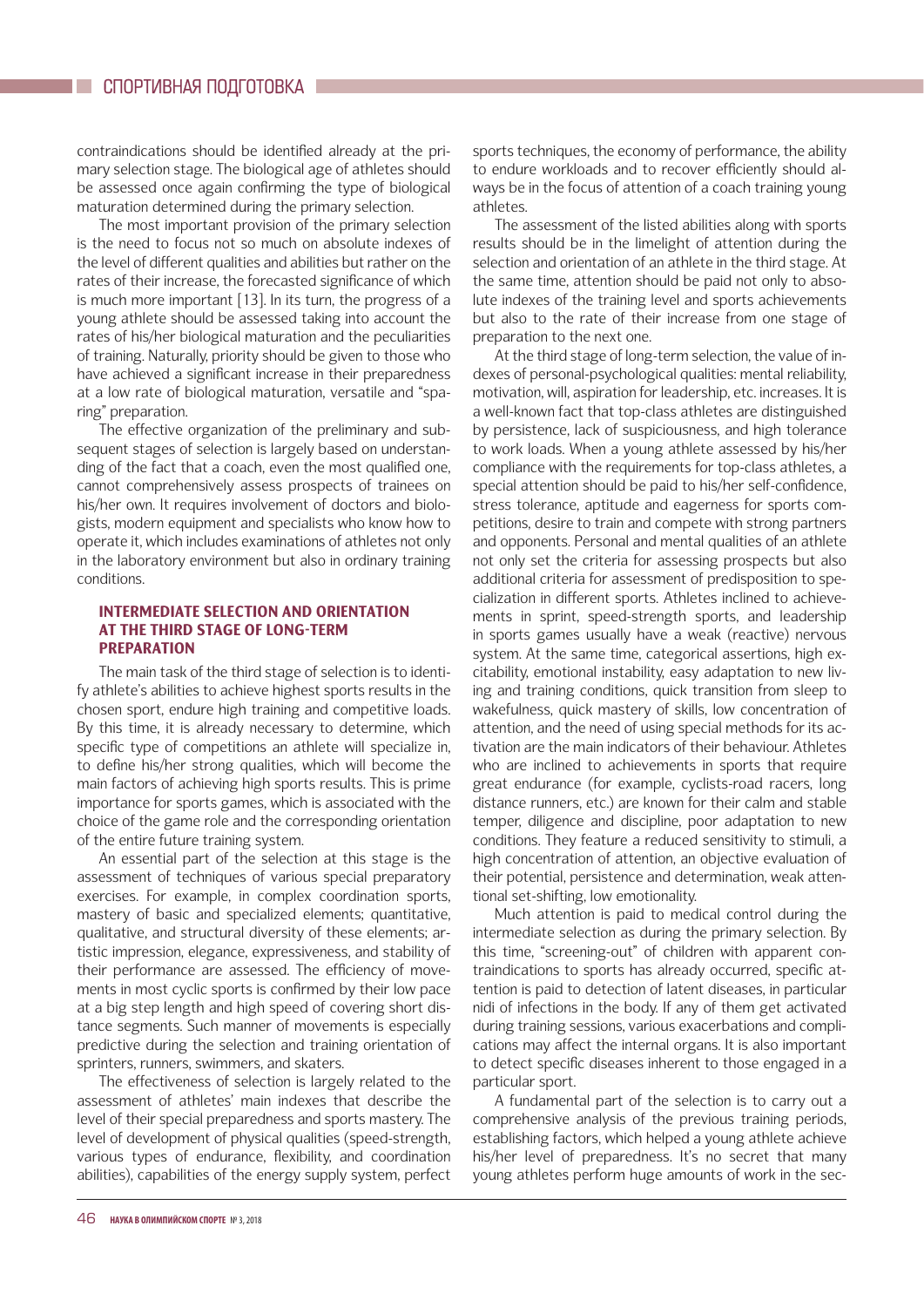ond stage of their long-term preparation, take part in competitions, do exercises with heavy loads, train twice a day and thus achieve results and training levels high for their age. As a rule, athletes who have undergone such training are hopeless for further perfection in the third stage of long-term preparation. Those who have achieved a relatively high level of training and sports results with small and medium volumes of work, limited competitive practice, and versatile technical training should be given preference.

## MAIN SELECTION AND ORIENTATION IN THE FOURTH AND FIFTH STAGES OF LONG-TERM PREPARATION

At this stage of the selection, it is necessary to determine whether an athlete is capable of achieving results of the international class, whether he is able to endure an exceptionally intense training program and adapt effectively to applied loads. Therefore, selection at this stage is a natural continuation of the work carried out at the previous stage. Its efficiency is largely determined by the same factors but with a more specific focus.

Table 6 shows the most common morphological characteristics of top-class athletes specializing in different sports as well as optimal age limits for achieving the highest sports results. These data along with a set of other indexes can help a coach select the most promising athletes, do realistic assessment of potential of his/her trainees, correctly determine the beginning and the end of the fourth stage of long-term preparation as the stage of preparation for the highest achievements. These indexes are approximate, and therefore significant deviations in one direction or another are possible. In particular, the runners who have been successful at the Olympic Games and other major competitions greatly vary in their height.

The height of men who specialize in running distances of 1500 m ranges from 164 to 186 cm, 5000 m – 169-185 cm, 10,000 m – 165-185 cm, the marathon run – 175-183 cm. Women have the same tendency: 1500 m – 154-176 cm, 10,000 m – 154-172 cm. Different height of athletes determines different running techniques. Long limbs of tall athletes ensure a great amplitude of movements; athletes of short stature usually apply the technique with a high frequency of steps. However, low-height runners often possess a long running step due to their take-off force. Practice testifies that a somatotype of a specific athlete taken into account, the level of development of his/her speedstrength qualities and energy potential contributes to the formation of a rational running technique, which can be mainly determined by the large step length, high frequency of steps, or an optimal combination of these parameters.

Thus, with all the informational value of the body height and weight indexes, they should always be considered in close relationship with parameters of sports techniques, functional capabilities of the most important body systems, and mental characteristics of an athlete. Only in this case, one can draw the right conclusions about the athlete's ability to achieve outstanding results, for example, in the sprint, there are successful athletes of short stature (Murchison) and very tall ones (Williams, Bolt), thin-boned and lightweight (Mennea), strong and heavy (Johnson). In modern tennis, success mostly comes to tall and powerfully built players with long arms (Lendl: height – 188 cm, weight – 79 kg, Becker – 188 cm and 83 kg, Martin – 198 cm and 86 kg, Rosset – 201 cm and 87 kg, Nadal – 185 cm and 85 kg, Federer – 185 cm and 85 kg, Murray – 194 cm and 84 kg, Bryan – 198 cm and 97 kg). However, there are many cases when athletes of relatively low height but possessing high speed qualities and good coordination (Agassi –

| Sport, distance      | <b>Men</b> |            | <b>Women</b> |            |            |            |
|----------------------|------------|------------|--------------|------------|------------|------------|
|                      | Age, years | Height, cm | Weight, kg   | Age, years | Height, cm | Weight, kg |
|                      |            |            |              |            |            |            |
| Rowing               | $21 - 25$  | 190-200    | 90-100       | $20 - 23$  | 175-185    | 65-75      |
| Canoeing             | $21 - 25$  | 185-195    | 80-95        | $20 - 23$  | 170-80     | 60-70      |
| Swimming:            |            |            |              |            |            |            |
| 100, 200 m           | $19 - 23$  | 185-195    | 80-95        | $18 - 22$  | 172-182    | 60-70      |
| 400, 800, 1500 m     | $17 - 21$  | 180-190    | 80-90        | $18 - 22$  | 165-175    | 50-60      |
| Running:             |            |            |              |            |            |            |
| 100, 200, 400 m      | $22 - 26$  | 180-190    | $75 - 85$    | $20 - 24$  | 165-175    | 55-65      |
| 800, 1500 m          | 24-28      | 172-182    | 67-77        | $22 - 26$  | 160-170    | 50-60      |
| 5000, 10000 m        | $26 - 30$  | 170-180    | 60-70        | 24-28      | 158-168    | 48-56      |
| Cycling:             |            |            |              |            |            |            |
| track                | $21 - 25$  | 175-185    | $75 - 85$    | $19 - 23$  | 165-175    | $55 - 65$  |
| road                 | $22 - 26$  | 172-182    | 67-77        | $21 - 25$  | 163-173    | $52 - 60$  |
| Speed skating        | $22 - 26$  | 172-182    | 70-80        | $20 - 24$  | 162-172    | $55 - 65$  |
| Cross-country skiing | $22 - 26$  | 170-180    | 63-73        | $22 - 26$  | 160-170    | $53 - 63$  |

TABLE 6 – **Optimal age, height, and body weight indexes of athletes specializing in cyclic sports.**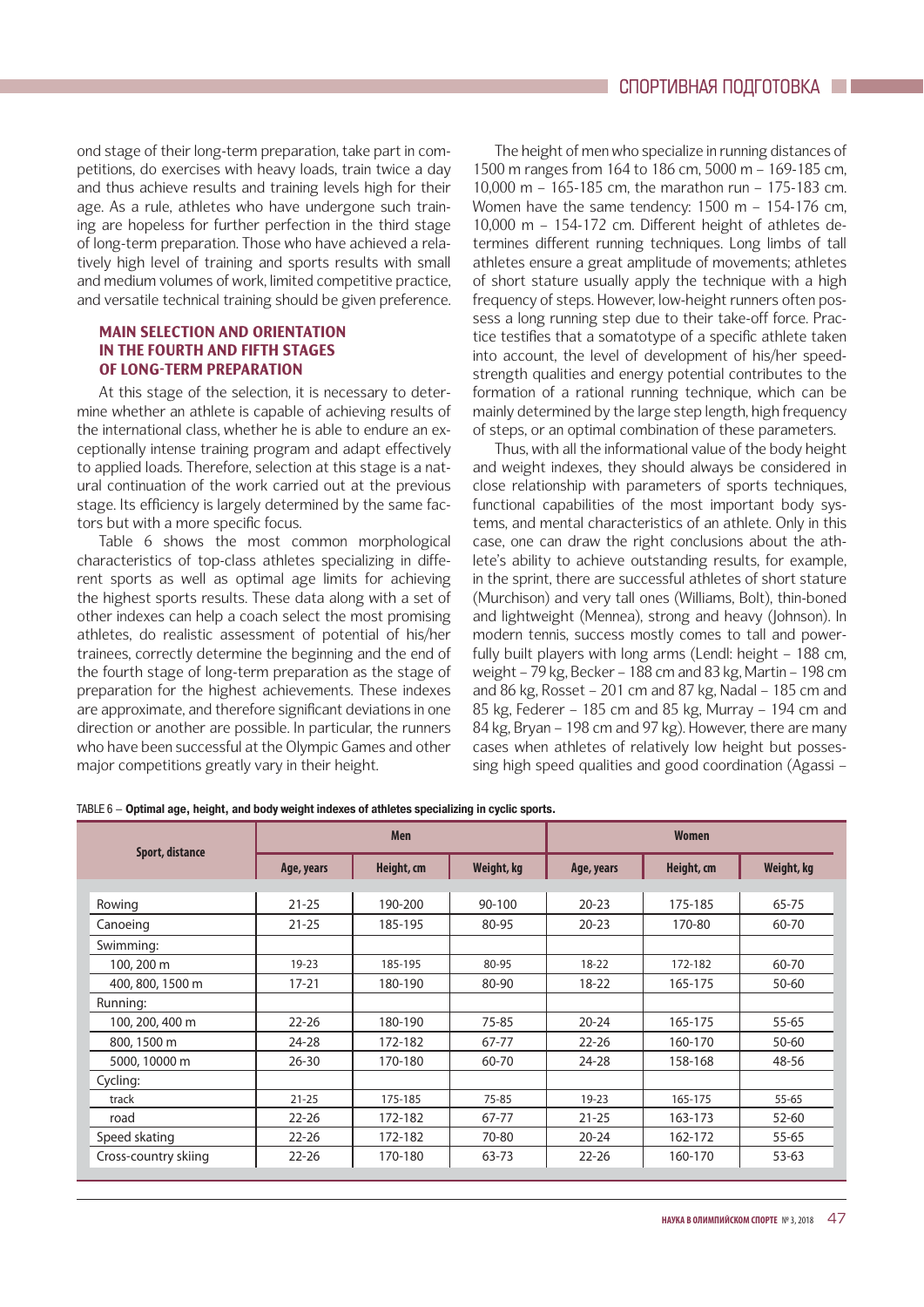178 cm and 70 kg, Chang – 173 cm and 61 kg) achieved very high results. The same situation exists in women's tennis, where tall athletes achieve success (Williams – 185 cm, Sharapova – 188 cm, Azarenka – 183 cm, and so on) alongside with tennis players of relatively low stature (Hénin – 167 cm, Tarabini – 165 cm, Zvonareva – 169 cm, and others).

It is truly interesting to analyse the body composition of athletes specializing in different sports. Peculiarities of different sports influence the composition of athletes' bodies to a great extent. It is possible to notice this already when studying low-fat mass and fatty tissue of top-class athletes. Long-distance runners, wrestlers, and boxers (except for absolute weight classes), road racers, skiers have an exceptionally low percentage of fat – typically ranging from 4 to 8%. Volleyball, basketball, and tennis players retain the percentage of fat usually at 14-17%, and throwers – at 18-22%. The amount of fat in women's bodies is usually 6-10% higher than in those of men [60, 66].

Significant differences in the body structure of outstanding athletes should induce the search for different ways of reaching the pinnacles of sportsmanship. This applies both to the development of individual models of technical and tactical skill formation and functional readiness as well as to the formation of an individual training system for each prospective athlete at all stages of his/her long-term perfection, especially at the stage of the maximum realization of his/her individual abilities, when a unique model of competitive activities is being formed.

It should be remembered that peculiarities of each sport, main trends in the development of techniques and tactics, the improvement of rules, and so on exert a significant impact on shaping of requirements for morphological characteristics of athletes. So, for example, modern handball sets forth high demands to the height of athletes and their athletic preparation; that is why, the strongest handball players of the world are very tall (many of them are above 195-200 cm) with a large body weight of 90-110 kg. The same requirements for morphological characteristics of athletes exist in modern volleyball. On the contrary, in ice hockey and water polo, the exceptional dynamism of these games set by the rules of the competitions gives certain preferences to players who are not that tall but are capable of a high special performance.

When training starts at the fourth stage of long-term preparation, it is necessary to assess thoroughly the level of general and special preparedness of athletes. At this point, attention should be paid not only to absolute indexes but also to the progress that an athlete achieved in training at the previous stage (Table 13). Preference should be given to those athletes who demonstrate great changes in the level of sports mastery, the capabilities of the most important functional systems with the limited application of the most powerful pedagogical instruments; the less effort was applied to achieve progress in sports mastery, the greater reserves remained for further improvement. Therefore, at this stage of selection, special attention is paid to the analysis of training at the previous stage of long-term preparation. Athletes who have trained in different programs without resorting to the maximum level of training activities, limited the number of training sessions with extreme workloads, participated in selected competitions, i.e. have not reached the maximum levels of training and competitive loads typical for training sessions at the stage of the maximum implementation of individual capabilities. If the levels of their achievements and functional preparedness have been systematically growing in such a training process, and they have reached a fairly high level of sports skill by the fourth stage of their long-term preparation, then there is every reason to believe in their further serious advancement.

Of particular importance is the assessment of personal and mental qualities of an athlete. In this assessment, they evaluate stress tolerance in competitions, the ability to perform intensive and high-quality work in conditions of extreme fatigue, the ability to set oneself up for an active competition and muster all strengths in acute competition, the mental stability in performing voluminous and intense training work, the ability to control efforts, speed, direction of movements, distribution of strengths in competitions as well as the ability to achieve the highest results in the most important events surrounded by strong competitors. As a rule, outstanding athletes possess the ability to engage in an active struggle in the most important events with the toughest competition. It is not without reason that experienced coaches use the ability to achieve higher results in the final events than in the preliminary rounds as one of the most important criteria for assessing the prospects of athletes. Experience shows that mental stability, the ability to mobilize to the maximum in the extreme conditions of significant competitions are largely determined by the innate potential and can improved only with great effort.

The selection for team disciplines in cycling and rowing, sports games has its own peculiarities. For instance, in team track and road racing during, selection is often based on the relative similarity of the anthropometric parameters of the teammates; their ability to effectively maintain the race in the leading position, the level of team race technique, and the effective finish. Racers somewhat inferior in their skill to their team mates during individual events are often selected for team events as the ones having more advanced characteristics for the team competition. Often, the ability of an athlete to sacrifice his/her benefits for the sake of a teammate led our racers to brilliant victories during the World Championships and the Olympic Games.

Even more complex problems have to be tackled when teams are formed for sports games. Here, along with individual capabilities of players, the selection into a team is influenced by the tactical variant adopted by the team, peculiarities of the tactics and techniques of the opposing team. Equally important is the ability of each player to ade quately assess the capabilities of partners and his/her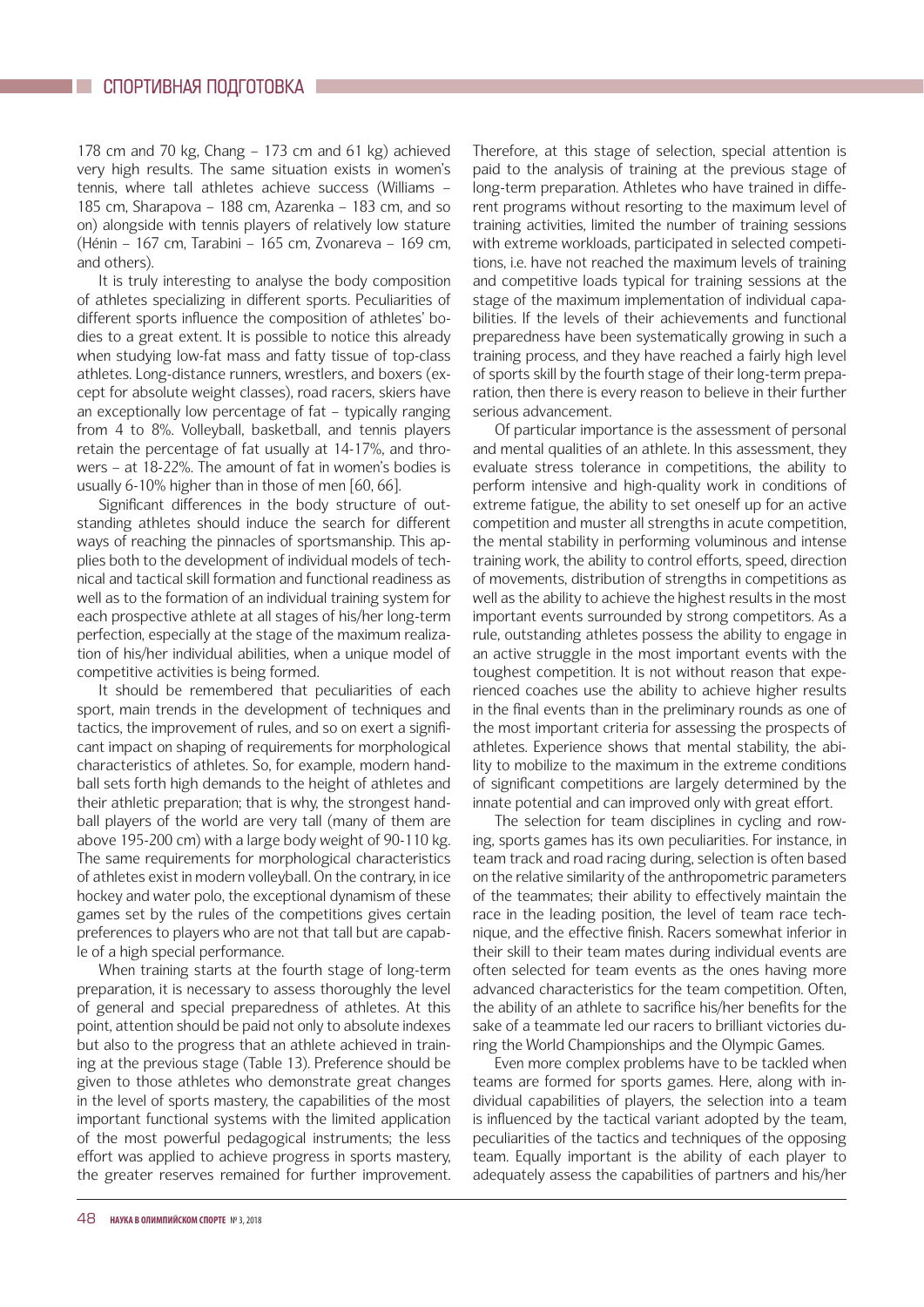own, to subdue aspiration for personal success for the sake of his/her team. So, a team is being formed, one should pay attention to how the capabilities of individual players match their player roles within the team, the type of functions and tasks assigned to them.

For many athletes, training and competitive activities in the fourth and fifth stages cover a very long period  $-$  up to 10-12 years or more. In the course of this time period, the contents of training and peculiarities of its orientation vary significantly among athletes who have reached a high level of skill and those who have significantly exhausted their functional capabilities. Therefore, the orientation process should be preceded by a constant and comprehensive study of the athlete's capabilities, his/her individual characteristics, the structure of competitive activities, and other to find reserves to increase and maintain the level of adaptation, optimize the structure of competitive activities, constant perfection of the model that agrees with the strongest individual qualities of a swimmer. The above is often complemented by the orientation of mature athletes to a very narrow specialization. In particular, a fair number of examples show that swimmers who had successfully performed at distances of 50, 100, and 200 m for a number of years, limited their specialization to the 50-metre distance with age, which allowed them to reduce volumes of their training work two- or three-fold and dramatically increase their performance period at the level of the highest achievements. Athletes who specialize in rowing and have achieved outstanding results may still remain competitive with younger opponents competing in single- and twin-seater boats. However, they often keep up a successful career as team members of eight-seater boats.

Selection at this stage implies solving specific issues related to recruitment for national teams. A rational organization is possible with collective decision-making on the enrolment of athletes into the national team for targeted preparation for specific major competitions involving not only coaches and team managers but also doctors and members of a complex group of professionals responsible for scientific and methodological backgrounds of training. The following schedule of team staffing for targeted preparation for specific major competitions is recommended: three years before competitions – selection of a wide range of candidates; two years before competitions – reforming and "narrowing" the line-up; one year before competitions – a radical cut in order to select only true contenders for places in the finals; four months before competition – a preliminary and two months before them - a final draft with those athletes, whose skills are adequate to those of the potential finalists: mental integrity, the need for achievement, the absence of health conditions that may militate against success.

If a national team for the main competitions (World Championships, the Olympic Games) is formed too late, this will prevent the strongest athletes from a proper design and completion of preparation for the main events, the duration of which cannot be less than 6-8 weeks. [9].

An indispensable prerequisite for successful perfection in the fourth stage of long-term preparation is the athlete's strong health. Prior to the assessment of the athlete's capability of attaining the highest results, one needs to make sure that he/her has no diseases or conditions that may hinder his/her performance and to quickly fix minor deviations in his/her health.

## FINAL SELECTION AND ORIENTATION AT THE SIXTH AND SEVENTH STAGES OF LONG-TERM PREPARATION

The final selection is an extremely important part of the preparation system, since its main task is to determine whether a top-class athlete who has achieved significant results in sports should continue his sports activities. The accuracy and objectiveness of this assessment will not only have a significant impact on the sports career of a well-known athlete, his/her authority in sports but also on his/her whole future life – education, personal life, professional career, etc.

At this stage of selection, the assessment of the athlete's prospects in terms of his/her morphological and functional potential, his/her aptitude for effective perfection, etc. are not relevant. At this point, the top priority task is to identify reserve capabilities of the body for maintaining and possibly increasing the previously reached level of adaptation. Not least important is a comprehensive medical examination, which should show whether an athlete is capable of further strenuous work, whether the injuries previously sustained can seriously affect future training and competitive activities.

A comprehensive analysis of the athlete's social status - his/her financial situation, educational background, prospects for successful activities after retirement from sports, family well-being, etc. is of paramount importance. If at the previous stages of selection adolescent and young athletes studying at secondary schools or higher educational institutions did not face such problems, for the athletes, whose age is above 25-30 years, they may become of primary concern.

Reviewing sports-pedagogical aspects of selection, attention should be paid to the length of the sports career, the amount of training and competitive loads endured over many years of preparation. Naturally, the shorter was the period of previous sports activities, the lower were the training and competitive loads, the greater are the prospects – all other conditions being equal – for an athlete to maintain the level of the highest achievements.

The assessment of the structure of the athlete's functional preparedness, available reserves for the improvement of the most important components are also important. For instance, athletes who have a high capacity of the most important functional systems and reserves for improvement of the technique economy, mobility and variability of energy supply systems have sufficient reserves to maintain their highest achievements and even to improve their sports performance.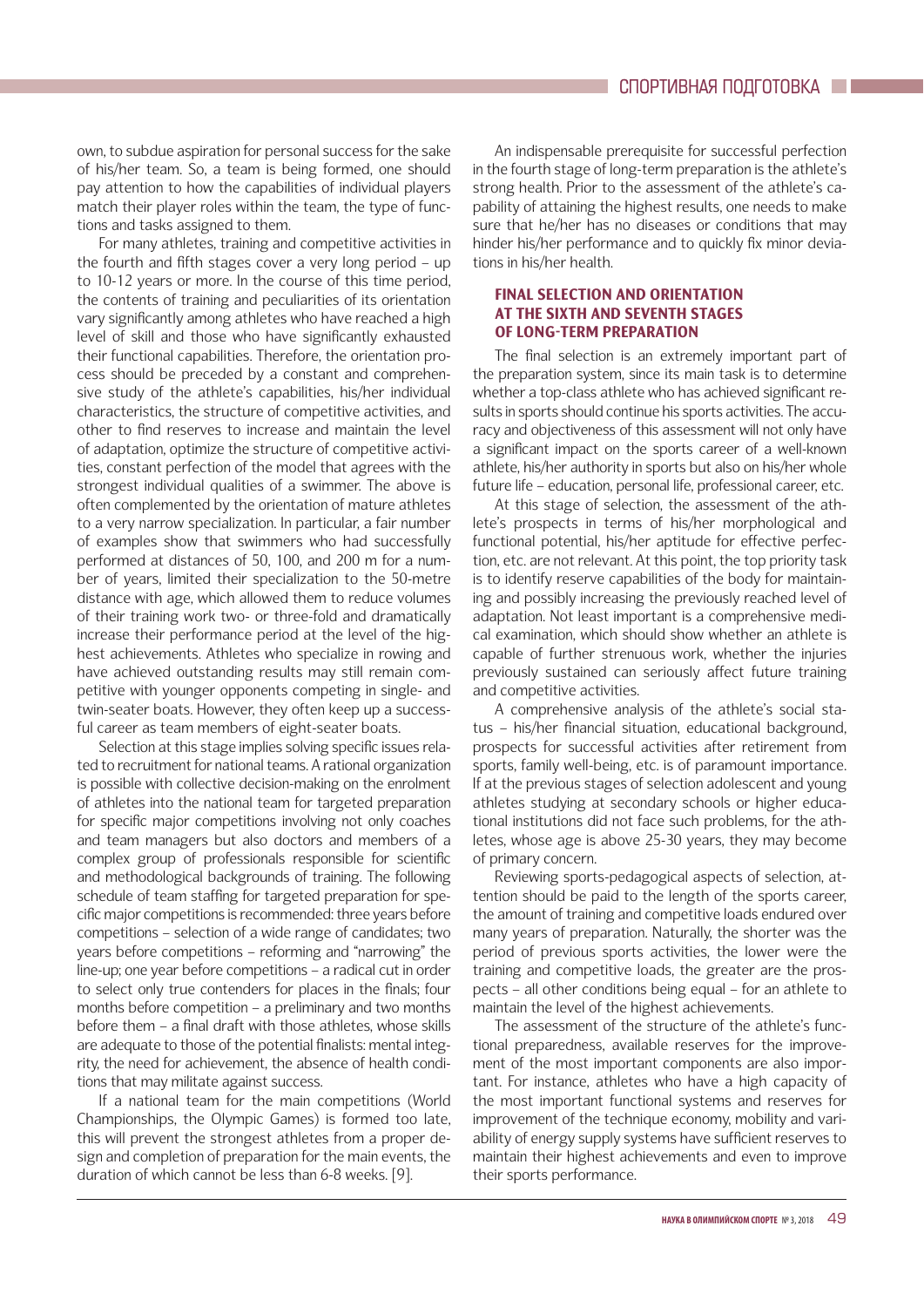At the final stage of selection, the assessment of the athlete's mental qualities has its own peculiarities. At the previous stage, the main focus was on the ability of an athlete to mobilize his/her capabilities in the extreme conditions of significant competitions, the ability to achieve the highest results in the main competitions, the detection of strong opponents, etc.; at this stage, it is the motivation for actively continued sports activities, endurance of high training and competitive loads is of utmost importance.

Considering orientation issues of the athlete's preparation at the stage of maintaining world-class level of performance, the qualitative characteristics of the preparation process need to be brought to the forefront. The experience of training many outstanding athletes in different countries of the world convincingly proves that the athletes who had been able to find reserves for maintaining sports results with simultaneous reduction in the volume of training and competitive activities were able to maintain their highest achievements.

Athletes who had attempted to maintain the highest achievements through the extreme training and competitive loads failed and had to quit elite sports with injuries, physical and mental overwork.

#### **Литература**

- 1. Бубка СН, Булатова ММ, Есентаев ТК, Платонов ВН, ред. Менеджмент подготовки спортсменов к Олимпийским играм [Management of training athletes for the Olympic Games]. Киев: Олимпийская литература; 2017. 480 с.
- 2. Булатова ММ. Теоретико-методические основы реализации функциональных резервов спортсменов в тренировочной и соревновательной деятельности [Theoretical and methodological foundations for realization of functional reserves of athletes in training and competitive activities] [автореферат]. Киев; 1996. 50 с.
- 3. Булгакова НЖ. Отбор и подготовка юных пловцов [Selection and preparation of young swimmers]. Москва: Физкультура и спорт; 1986. 192 с.
- 4. Булгакова НЖ. Проблема отбора в процессе многолетней тренировки (на материале плавания) [The problem of selection in the process of multi-year training (based on swimming)] [диссертация]. Москва; 1976. 640 с.
- 5. Волков ВМ, Филин ВП. Спортивный отбор [Sports selection]. Москва: Физкультура и спорт; 1983. 176 с.
- 6. Волков ЛВ. Система управления развитием физических способностей детей школьного возраста в процессе занятий физической культурой и спортом [The system of managing physical capabilities of school children in the course of physical education and sports sessions / [автореферат]. Москва: ГЦОЛИФК; 1989, 38 с.
- 7. Горбунов ГД. Психопедагогика спорта [Psychopedagogy of sports]. Москва: Физкультура и спорт; 1986. 208 с.
- 8. Платонов ВН. Периодизация спортивной тренировки. Общая теория и ее практическое применение [Periodization of sports training. the general theory and its practical applications]. Киев: Олимпийская литература; 2013. 624 c.
- 9. Платонов ВН. Система подготовки спортсменов в олимпийском спорте. Общая теория и ее практическое применение [The system of training athletes in the Olympic sport. The general theory and its practical applications]: учебник для студентов вузов физического воспитания и спорта. Киев: Олимпийская литература; 2004. 808 с.
- 10. Платонов ВН. Система подготовки спортсменов в олимпийском спорте. Общая теория и ее практические приложения [The system of training athletes in the Olympic sport. General theory and its practical applications]. Киев: Олимпийская литература; 2015. Кн. 1.; 680 с.
- 11. Родионов АВ. Психология физического воспитания и спорта [Psychology of physical education and sports]. Москва: Фонд Мир; 2004. 571 с.
- 12. Росс УД, Марфелл-Джонс МД. Кинантропометрия [Kinanthropometry]. В кн.: Физиологическое тестирование спортсмена высокого класса [Physiological Testing of a High-Class Athlete]. Киев: Олимпийская литература; 1998. с. 235-320.
- 13. Сирис ПЗ, Гайдарска ПМ, Ранее КИ. Отбор и прогнозирование способностей в легкой атлетике [Selection and forecasting talents in athletics]. Москва: Физкультура и спорт; 1983. 103 с.
- 14. Сологуб ЕБ, Таймазов ВА. Спортивная генетика [Athletic genetics]. Москва: Терра-Спорт; 2000. 127 с.
- 15. Соха Т. Женский спорт [Female sports]. В кн.: Теория и практика физической культуры [Theory and Practice of Physical Culture]; 2002. 202 с.
- 16. Теплов БМ. Способности и одаренность [Capabilities and talent]. В кн.: Психология индивидуальных различий [Psychology of individual differences]. 1-е изд. Москва: Издательство Московского института; 1982. с. 133-6.
- 17. Уэйнберг РС, Гоулд Д. Основы психологии спорта и физической культуры [Foundations of sport and exercise psychology]. [пер. с англ]. Киев: Олимпийская литература; 2001. 336 с.
- 18. Abbort Abbott A, Collins D. Eliminating the dichotomy between theory and practice in talent identification and development: Considering the role of psychology. J. Sports Sci. 2004;22:395-408.
- 19. Ama PF, Simoneau JA, Boulay MR, et al. Skeletal muscle characteristics in sedentary Black and Caucasian males. J. Appl. Physiol. 1986;61:1758-61.
- 20. Arnot R, Gaines C. Tratado de la actividad fisica. Seleccione su deporte. Barcelona: Paidotribo; 1992. 453 p.
- 21. Baker J, Cobley S, Schorer J, editors. Talent identification and development in sport: International perspectives. London; New York: Routledge; 2012. 179 p.
- 22. Bielen EC, Fagard RH, Amery AK. Inheritance of acute cardiac changes during bicycle exercise: an echocardiographic study in twins. Med. Sci. Sports Exerc. 1991;23:1254-9.
- 23. Bouchard C, Malina RM, Perusse L. Genetics of fitness and physical performance. Champaign, IL: Human Kinetics; 1997.
- 24. Bouchard С. Genetic determinants of endurance performance. In: Shephard R, Åstrand PO, editors. Endurance in Sport. Blackwell Sci. Publ.; 1992. p. 149-59.
- 25. Breitbach S. Talentidentifikation in Sport: Chancen und Probleme der Sichtung, genetischen Selektion und molekularen Diagnostik. Leistungssport. 2011;3:9-13.
- 26. Carlile F. Selected Topics on Swimming Research. In: Swimming into the 21st century. Champaign: Human Kinetics; 1992. p. 153-83.
- 27. Cobley S. Cooke C. Talent identification and development: An overview of research and practice. In: Paper presented in the Carnegie Seminar Series, Carnegie Faculty. Leeds: Leeds Metropolitan University; 2009.
- 28. Cobley S, Schorer J, Baker J. Identification and development of sport talent: a brief introduction to a growing field of research and practice. In: Baker J, Cobley S, Schorer J, editors. Talent identification and development in sport: International perspectives. London: New York: Routledge; 2012. p. 1-10.
- 29. Côté J, Macdonald DJ, Baker J, Abernethy B. When "where" is more important then than "when": Birthplace and birthdate effect on achievement of sporting expertise. *J. Sport Sci.* 2006;24(10):1065–73.
- 30. Dai Q. Zhongguo tiyu yexu yige xinshidai [Chinese sport needs a new era]. Xinwen zhpukan [Chinese News Weekly]. 2004;7:9.
- 31. Davids K, Button C, Bennett S. Dynamics of skill acquisition: A Constraints-led approach. Champaign, IL: Human Kinetics; 2008.
- 32. De Garay AL, Levine L, Carter J. Genetic and anthropological studies of Olympic athletes. New York: Acad. Press; 1974. 382 p.
- 33. De Vries HA, Housh Tl. Physiology of exercise. Madison Wisconsin: WCB Brown and Benchmark Publ.; 1994. 636 p.
- 34. Delorme N, Raspaud M. The relative age effect in young French basketball players: A study on the whole population. Scand. J. Med. Sci. Sports. 2009;19:235-42.
- 35. Diamond D. Total hockey. New York: Total Sports Publishing; 2000.
- 36. Diskhuth HH. Genetik und grenzen der menschlichen Leistungsfahigkeit. Leistungssport. 2004;1:5-11.
- 37. Farrow D. Identifying and developing skill expertise: Understanding current limits and exploring future possibilities. In: Baker J, Cobley S, Schorer J, editors. Talent identification